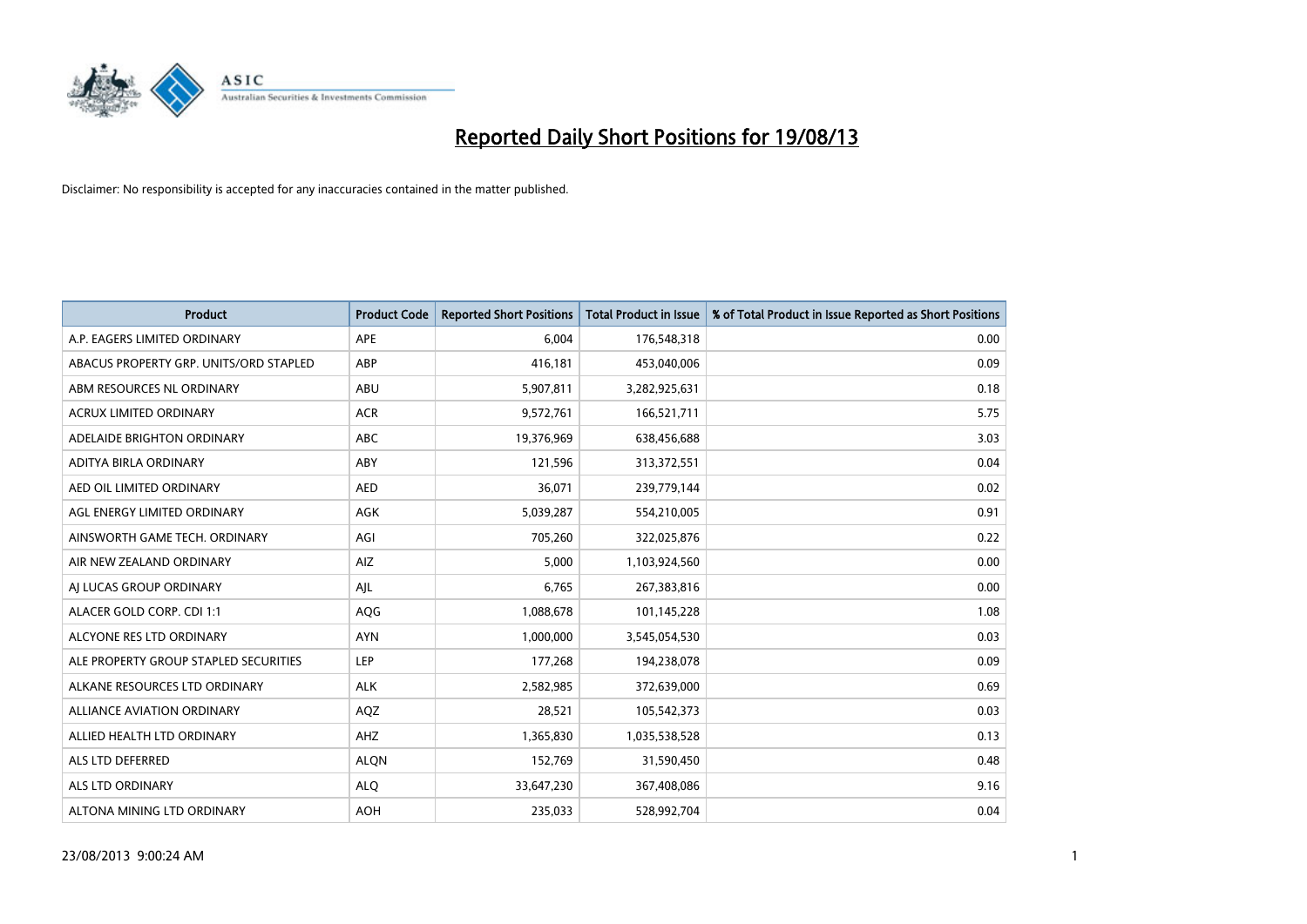

| <b>Product</b>                          | <b>Product Code</b> | <b>Reported Short Positions</b> | <b>Total Product in Issue</b> | % of Total Product in Issue Reported as Short Positions |
|-----------------------------------------|---------------------|---------------------------------|-------------------------------|---------------------------------------------------------|
| ALUMINA LIMITED ORDINARY                | <b>AWC</b>          | 176,626,086                     | 2,806,225,615                 | 6.29                                                    |
| AMALGAMATED HOLDINGS ORDINARY           | AHD                 | 856                             | 157,759,109                   | 0.00                                                    |
| AMCOM TELECOMM, ORDINARY                | AMM                 | 1,015,253                       | 244,557,101                   | 0.42                                                    |
| AMCOR LIMITED ORDINARY                  | AMC                 | 1,958,215                       | 1,206,684,923                 | 0.16                                                    |
| AMP LIMITED ORDINARY                    | AMP                 | 24,895,039                      | 2,944,564,649                 | 0.85                                                    |
| AMPELLA MINING ORDINARY                 | <b>AMX</b>          | 640,082                         | 248,000,493                   | 0.26                                                    |
| ANGLOGOLD ASHANTI CDI 5:1               | AGG                 | 9                               | 89,207,765                    | 0.00                                                    |
| ANSELL LIMITED ORDINARY                 | <b>ANN</b>          | 9,946,258                       | 130,617,963                   | 7.61                                                    |
| ANTARES ENERGY LTD ORDINARY             | <b>AZZ</b>          | 639,065                         | 255,000,000                   | 0.25                                                    |
| ANZ BANKING GRP LTD ORDINARY            | ANZ                 | 5,741,728                       | 2,743,569,323                 | 0.21                                                    |
| APA GROUP STAPLED SECURITIES            | APA                 | 11,688,935                      | 835,750,807                   | 1.40                                                    |
| APN NEWS & MEDIA ORDINARY               | <b>APN</b>          | 18,500,608                      | 661,526,586                   | 2.80                                                    |
| AQUARIUS PLATINUM. ORDINARY             | <b>AOP</b>          | 7,449,095                       | 486,851,336                   | 1.53                                                    |
| AQUILA RESOURCES ORDINARY               | <b>AQA</b>          | 15,225,189                      | 411,804,442                   | 3.70                                                    |
| ARAFURA RESOURCE LTD ORDINARY           | <b>ARU</b>          | 8,367                           | 441,270,644                   | 0.00                                                    |
| ARB CORPORATION ORDINARY                | ARP                 | 831,737                         | 72,481,302                    | 1.15                                                    |
| ARDENT LEISURE GROUP STAPLED SECURITIES | AAD                 | 2,984,278                       | 397,803,987                   | 0.75                                                    |
| ARISTOCRAT LEISURE ORDINARY             | ALL                 | 8,892,138                       | 551,418,047                   | 1.61                                                    |
| ARRIUM LTD ORDINARY                     | ARI                 | 38,026,613                      | 1,355,433,903                 | 2.81                                                    |
| ASCIANO LIMITED ORDINARY                | <b>AIO</b>          | 19,954,901                      | 975,385,664                   | 2.05                                                    |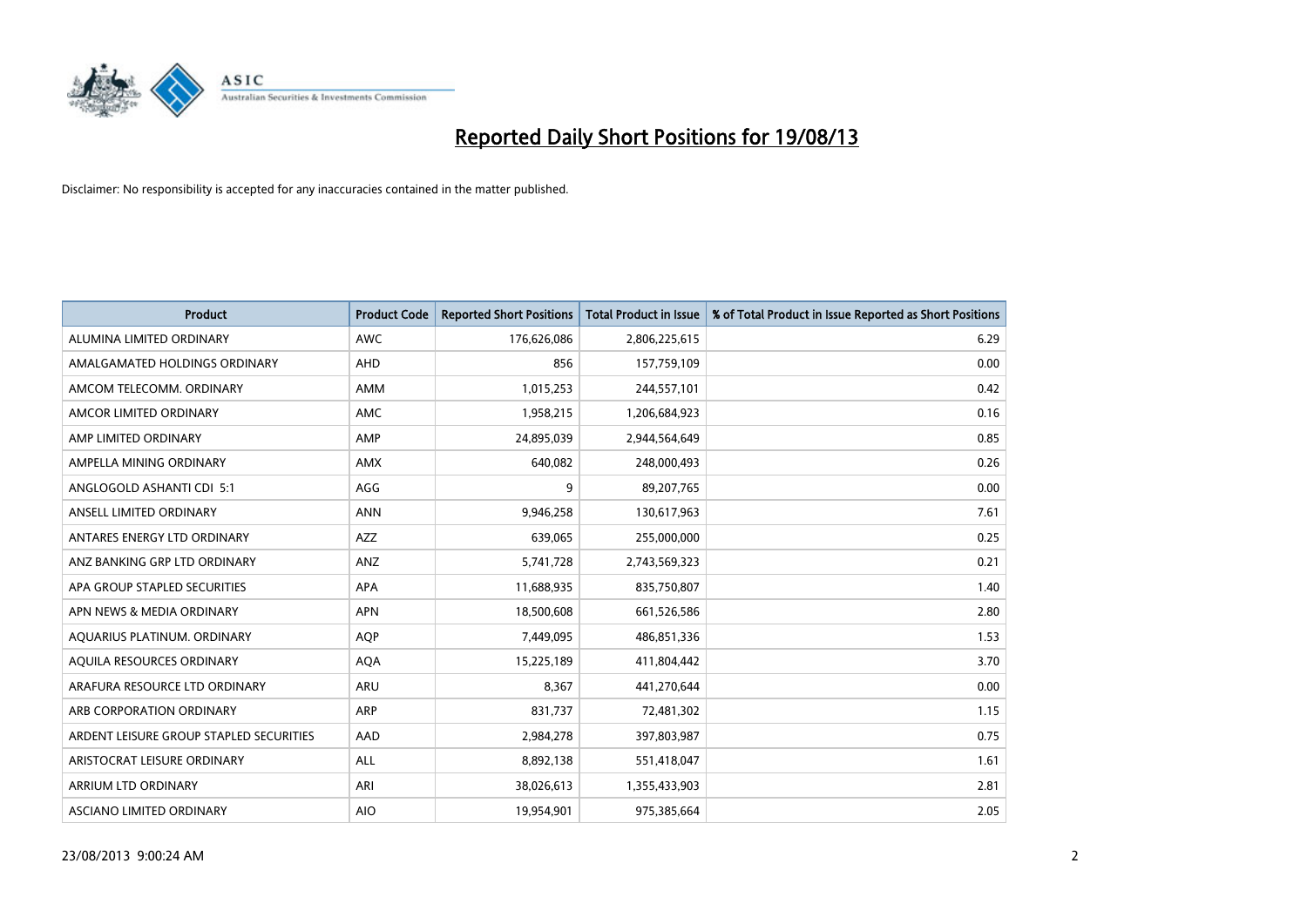

| <b>Product</b>                            | <b>Product Code</b> | <b>Reported Short Positions</b> | <b>Total Product in Issue</b> | % of Total Product in Issue Reported as Short Positions |
|-------------------------------------------|---------------------|---------------------------------|-------------------------------|---------------------------------------------------------|
| ASG GROUP LIMITED ORDINARY                | ASZ                 | 1,264,092                       | 206,720,839                   | 0.61                                                    |
| ASPEN GROUP ORD/UNITS STAPLED             | <b>APZ</b>          | 373,536                         | 1,192,665,422                 | 0.03                                                    |
| ASTRO JAP PROP GROUP STAPLED US PROHIBIT. | AJA                 | 9,551                           | 67,211,752                    | 0.01                                                    |
| ASX LIMITED ORDINARY                      | ASX                 | 1,778,544                       | 193,595,162                   | 0.92                                                    |
| ATLAS IRON LIMITED ORDINARY               | <b>AGO</b>          | 44,122,850                      | 909,718,409                   | 4.85                                                    |
| AUCKLAND INTERNATION ORDINARY             | AIA                 | 6,035                           | 1,322,564,489                 | 0.00                                                    |
| AURIZON HOLDINGS LTD ORDINARY             | AZJ                 | 1,458,207                       | 2,137,284,503                 | 0.07                                                    |
| AURORA OIL & GAS ORDINARY                 | AUT                 | 5,338,159                       | 448,785,778                   | 1.19                                                    |
| AUSDRILL LIMITED ORDINARY                 | <b>ASL</b>          | 20,090,446                      | 312,277,224                   | 6.43                                                    |
| AUSENCO LIMITED ORDINARY                  | <b>AAX</b>          | 1,443,349                       | 123,527,574                   | 1.17                                                    |
| AUSTAL LIMITED ORDINARY                   | ASB                 | 541,149                         | 346,007,639                   | 0.16                                                    |
| AUSTBROKERS HOLDINGS ORDINARY             | <b>AUB</b>          | 6,443                           | 58,148,980                    | 0.01                                                    |
| AUSTIN ENGINEERING ORDINARY               | <b>ANG</b>          | 339,990                         | 73,164,403                    | 0.46                                                    |
| AUSTRALAND PROPERTY STAPLED SECURITY      | <b>ALZ</b>          | 1,226,485                       | 578,324,670                   | 0.21                                                    |
| AUSTRALIAN AGRICULT, ORDINARY             | AAC                 | 2,856,489                       | 313,113,358                   | 0.91                                                    |
| AUSTRALIAN EDUCATION UNITS                | <b>AEU</b>          | 4,127                           | 175,465,397                   | 0.00                                                    |
| AUSTRALIAN INFR LTD ORDINARY              | <b>AIX</b>          | 76,125                          | 620,733,944                   | 0.01                                                    |
| AUSTRALIAN PHARM, ORDINARY                | API                 | 216,341                         | 488,115,883                   | 0.04                                                    |
| AUTOMOTIVE HOLDINGS ORDINARY              | <b>AHE</b>          | 519,135                         | 260,579,682                   | 0.20                                                    |
| AVJENNINGS LIMITED ORDINARY               | <b>AVJ</b>          | 2,191,391                       | 384,423,851                   | 0.57                                                    |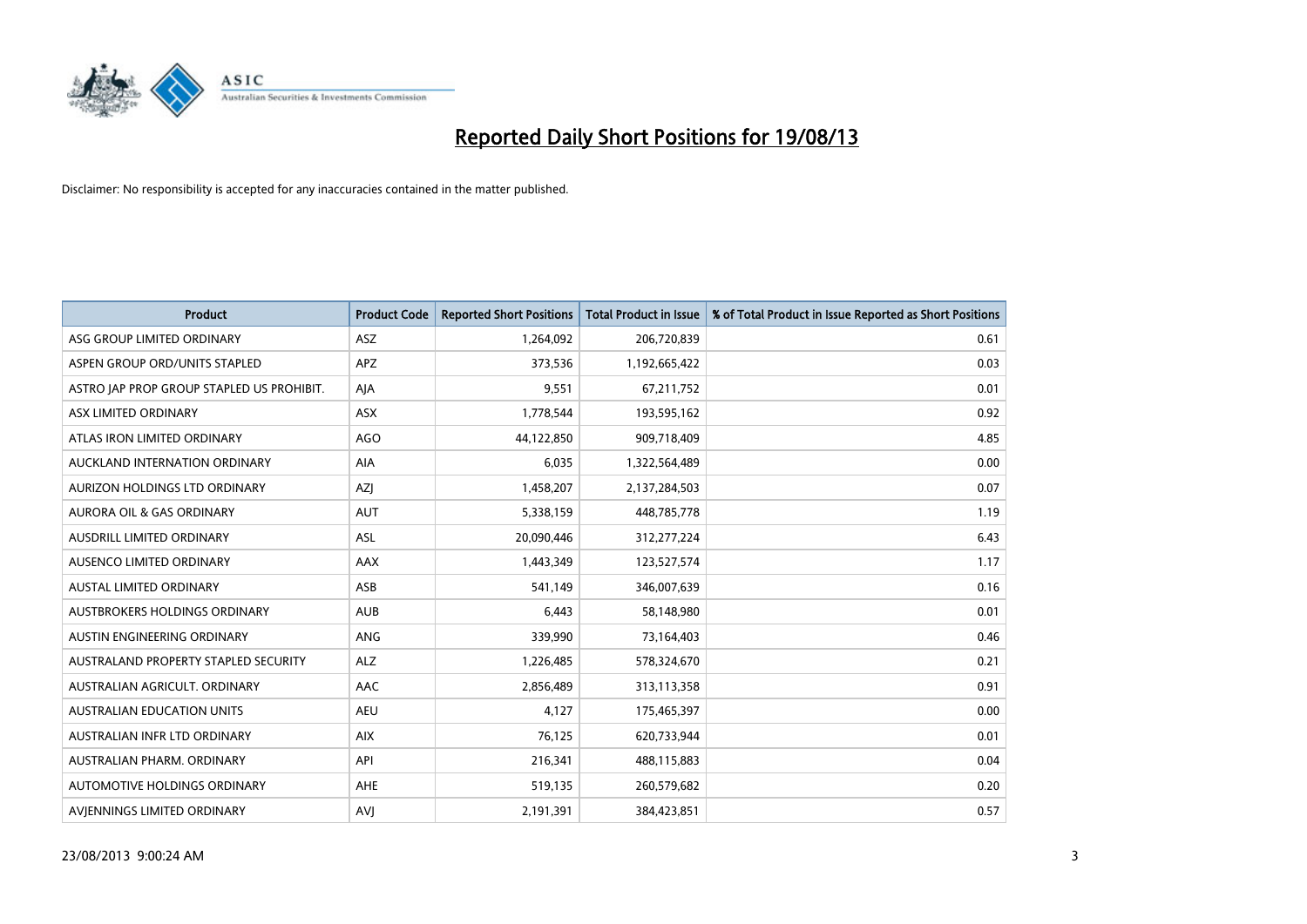

| <b>Product</b>                         | <b>Product Code</b> | <b>Reported Short Positions</b> | <b>Total Product in Issue</b> | % of Total Product in Issue Reported as Short Positions |
|----------------------------------------|---------------------|---------------------------------|-------------------------------|---------------------------------------------------------|
| AWE LIMITED ORDINARY                   | <b>AWE</b>          | 1,161,256                       | 522,116,985                   | 0.22                                                    |
| BANDANNA ENERGY ORDINARY               | <b>BND</b>          | 21,196,659                      | 528,481,199                   | 4.01                                                    |
| BANK OF QUEENSLAND. ORDINARY           | <b>BOQ</b>          | 6,733,012                       | 319,809,993                   | 2.11                                                    |
| <b>BASE RES LIMITED ORDINARY</b>       | <b>BSE</b>          | 3,944,111                       | 561,840,029                   | 0.70                                                    |
| BATHURST RES NZ LTD ORDINARY           | <b>BRL</b>          | 44,656,143                      | 699,247,997                   | 6.39                                                    |
| <b>BC IRON LIMITED ORDINARY</b>        | <b>BCI</b>          | 567,786                         | 123,453,630                   | 0.46                                                    |
| BEACH ENERGY LIMITED ORDINARY          | <b>BPT</b>          | 23,360,683                      | 1,269,399,183                 | 1.84                                                    |
| BEADELL RESOURCE LTD ORDINARY          | <b>BDR</b>          | 59,559,666                      | 788,277,280                   | 7.56                                                    |
| <b>BEGA CHEESE LTD ORDINARY</b>        | <b>BGA</b>          | 52,717                          | 151,866,050                   | 0.03                                                    |
| BENDIGO AND ADELAIDE ORDINARY          | <b>BEN</b>          | 13,264,108                      | 407,213,324                   | 3.26                                                    |
| BERKELEY RESOURCES ORDINARY            | <b>BKY</b>          | 588,351                         | 179,393,323                   | 0.33                                                    |
| BHP BILLITON LIMITED ORDINARY          | <b>BHP</b>          | 7,182,944                       | 3,211,691,105                 | 0.22                                                    |
| <b>BILLABONG ORDINARY</b>              | <b>BBG</b>          | 22,155,841                      | 478,944,292                   | 4.63                                                    |
| <b>BIONOMICS LIMITED ORDINARY</b>      | <b>BNO</b>          | 4,350                           | 411,210,182                   | 0.00                                                    |
| <b>BLACKMORES LIMITED ORDINARY</b>     | <b>BKL</b>          | 6,133                           | 16,973,764                    | 0.04                                                    |
| BLACKTHORN RESOURCES ORD US PROHIBITED | <b>BTR</b>          | 424,741                         | 164,285,950                   | 0.26                                                    |
| BLUESCOPE STEEL LTD ORDINARY           | <b>BSL</b>          | 3,358,364                       | 558,733,728                   | 0.60                                                    |
| <b>BOART LONGYEAR ORDINARY</b>         | <b>BLY</b>          | 42,135,728                      | 461,163,412                   | 9.14                                                    |
| <b>BOOM LOGISTICS ORDINARY</b>         | <b>BOL</b>          | 125                             | 470,598,576                   | 0.00                                                    |
| BORAL LIMITED, ORDINARY                | <b>BLD</b>          | 55,383,857                      | 774,000,641                   | 7.16                                                    |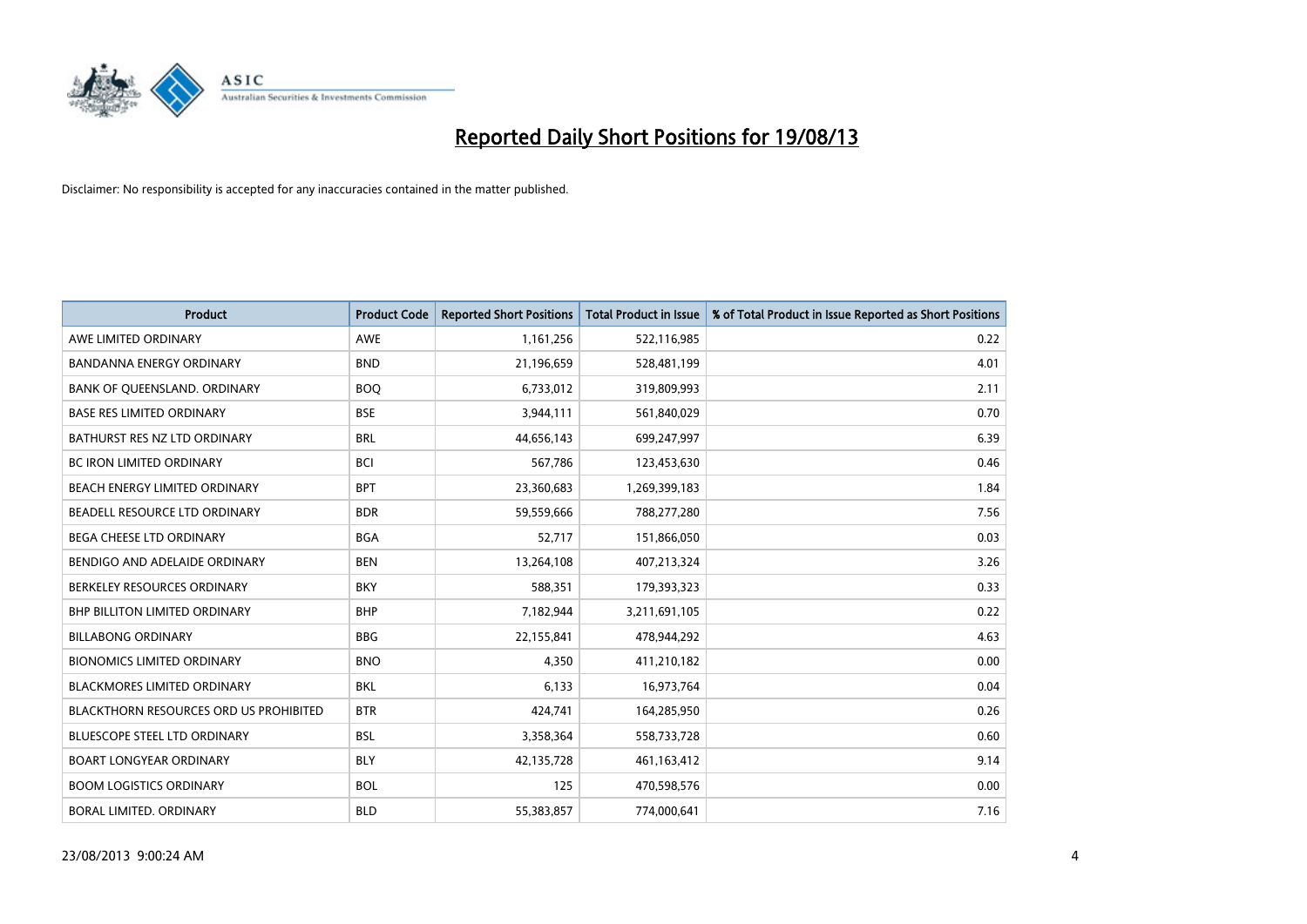

| <b>Product</b>                          | <b>Product Code</b> | <b>Reported Short Positions</b> | <b>Total Product in Issue</b> | % of Total Product in Issue Reported as Short Positions |
|-----------------------------------------|---------------------|---------------------------------|-------------------------------|---------------------------------------------------------|
| <b>BRADKEN LIMITED ORDINARY</b>         | <b>BKN</b>          | 17,404,396                      | 169,240,662                   | 10.28                                                   |
| <b>BRAMBLES LIMITED ORDINARY</b>        | <b>BXB</b>          | 1,101,430                       | 1,557,435,403                 | 0.07                                                    |
| BREVILLE GROUP LTD ORDINARY             | <b>BRG</b>          | 5,769,610                       | 130,095,322                   | 4.43                                                    |
| <b>BRICKWORKS LIMITED ORDINARY</b>      | <b>BKW</b>          | 13,651                          | 147,818,132                   | 0.01                                                    |
| BROCKMAN MINING LTD ORDINARY            | <b>BCK</b>          | 90,995                          | 7,894,482,131                 | 0.00                                                    |
| BT INVESTMENT MNGMNT ORDINARY           | <b>BTT</b>          | 70,570                          | 278,100,237                   | 0.03                                                    |
| <b>BURU ENERGY ORDINARY</b>             | <b>BRU</b>          | 10,680,185                      | 295,336,429                   | 3.62                                                    |
| <b>BWP TRUST ORDINARY UNITS</b>         | <b>BWP</b>          | 12,887,965                      | 537,753,954                   | 2.40                                                    |
| CABCHARGE AUSTRALIA ORDINARY            | CAB                 | 11,714,917                      | 120,430,683                   | 9.73                                                    |
| CALTEX AUSTRALIA ORDINARY               | <b>CTX</b>          | 1,677,759                       | 270,000,000                   | 0.62                                                    |
| CAPE LAMBERT RES LTD ORDINARY           | <b>CFE</b>          | 703,833                         | 679,691,942                   | 0.10                                                    |
| <b>CARBON ENERGY ORDINARY</b>           | <b>CNX</b>          | 117,995                         | 786,889,705                   | 0.01                                                    |
| <b>CARDNO LIMITED ORDINARY</b>          | CDD                 | 10,728,128                      | 143,726,327                   | 7.46                                                    |
| CARNARVON PETROLEUM ORDINARY            | <b>CVN</b>          | 39,246                          | 934,109,501                   | 0.00                                                    |
| CARSALES.COM LTD ORDINARY               | <b>CRZ</b>          | 2,136,934                       | 236,201,964                   | 0.90                                                    |
| CASH CONVERTERS ORDINARY                | CCV                 | 3,364,631                       | 423,861,025                   | 0.79                                                    |
| CEDAR WOODS PROP. ORDINARY              | <b>CWP</b>          | 59,092                          | 73,359,551                    | 0.08                                                    |
| CENTRAL PETROLEUM ORDINARY              | <b>CTP</b>          | 756,248                         | 1,546,078,845                 | 0.05                                                    |
| <b>CERAMIC FUEL CELLS ORDINARY</b>      | <b>CFU</b>          | 289,896                         | 1,591,941,620                 | 0.02                                                    |
| CFS RETAIL TRUST GRP STAPLED SECURITIES | <b>CFX</b>          | 64,845,286                      | 2,828,495,659                 | 2.29                                                    |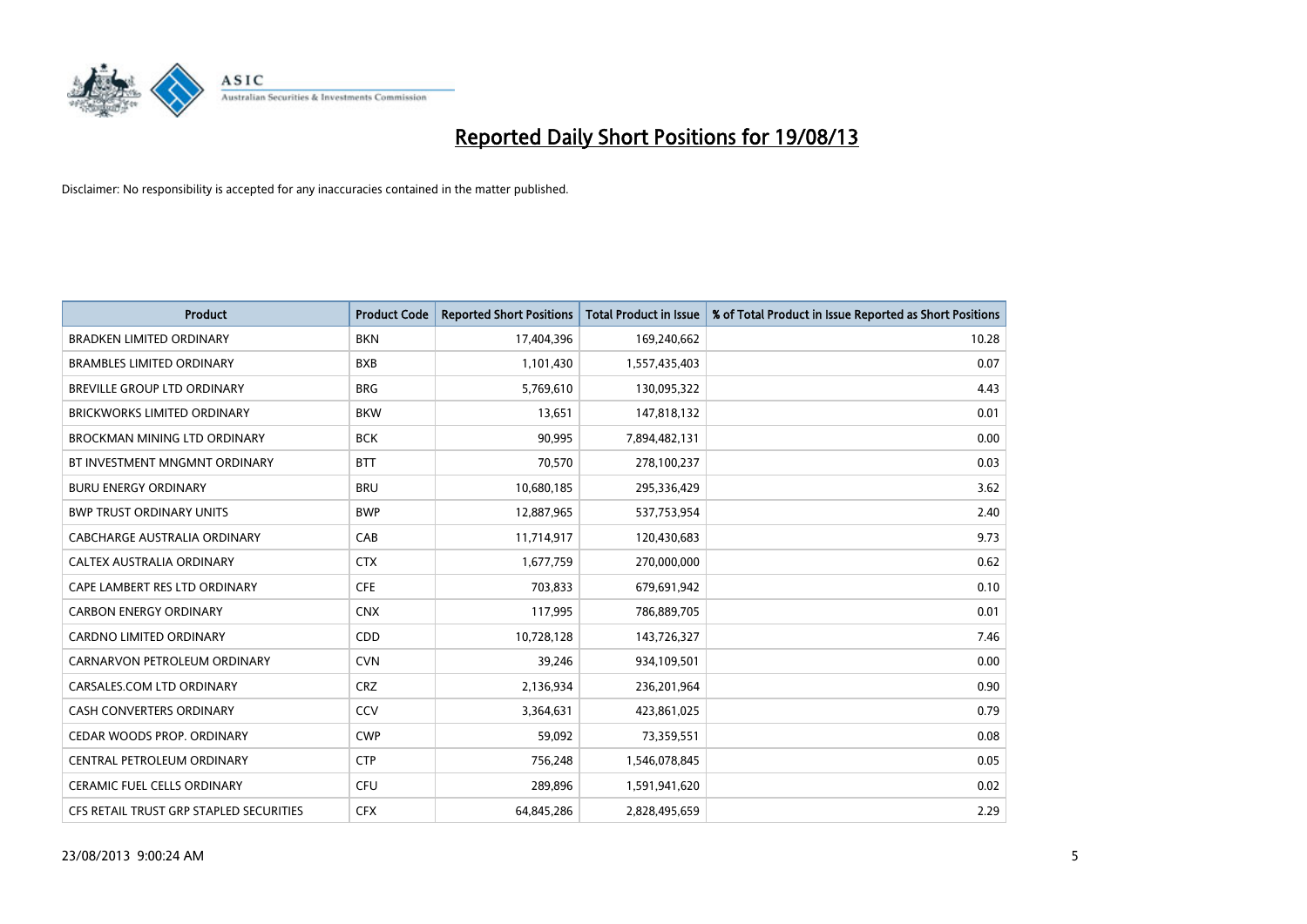

| <b>Product</b>                          | <b>Product Code</b> | <b>Reported Short Positions</b> | <b>Total Product in Issue</b> | % of Total Product in Issue Reported as Short Positions |
|-----------------------------------------|---------------------|---------------------------------|-------------------------------|---------------------------------------------------------|
| CHALLENGER DIV.PRO. STAPLED UNITS       | <b>CDI</b>          | 1,446                           | 214,101,013                   | 0.00                                                    |
| CHALLENGER LIMITED ORDINARY             | <b>CGF</b>          | 3,242,254                       | 530,862,585                   | 0.61                                                    |
| <b>CHANDLER MACLEOD LTD ORDINARY</b>    | <b>CMG</b>          | 171,004                         | 469,679,390                   | 0.04                                                    |
| CHARTER HALL GROUP STAPLED US PROHIBIT. | <b>CHC</b>          | 348,120                         | 302,262,312                   | 0.12                                                    |
| <b>CHARTER HALL RETAIL UNITS</b>        | <b>COR</b>          | 4,765,559                       | 337,582,974                   | 1.41                                                    |
| <b>CHORUS LIMITED ORDINARY</b>          | <b>CNU</b>          | 73,466                          | 389,299,049                   | 0.02                                                    |
| CITIGOLD CORP LTD ORDINARY              | <b>CTO</b>          | 153,427                         | 1,352,907,765                 | 0.01                                                    |
| <b>CLOUGH LIMITED ORDINARY</b>          | <b>CLO</b>          | 914,154                         | 777,090,670                   | 0.12                                                    |
| COAL OF AFRICA LTD ORDINARY             | <b>CZA</b>          | 9,926                           | 1,048,368,613                 | 0.00                                                    |
| <b>COALSPUR MINES LTD ORDINARY</b>      | <b>CPL</b>          | 9,289,918                       | 641,244,435                   | 1.45                                                    |
| COCA-COLA AMATIL ORDINARY               | <b>CCL</b>          | 14,949,511                      | 763,590,249                   | 1.96                                                    |
| <b>COCHLEAR LIMITED ORDINARY</b>        | <b>COH</b>          | 5,835,785                       | 57,040,932                    | 10.23                                                   |
| COCKATOO COAL ORDINARY                  | <b>COK</b>          | 10,812,085                      | 1,021,101,465                 | 1.06                                                    |
| <b>CODAN LIMITED ORDINARY</b>           | <b>CDA</b>          | 828,495                         | 176,926,104                   | 0.47                                                    |
| <b>COFFEY INTERNATIONAL ORDINARY</b>    | <b>COF</b>          | 41,002                          | 255,833,165                   | 0.02                                                    |
| <b>COLLECTION HOUSE ORDINARY</b>        | <b>CLH</b>          | 700,000                         | 115,437,740                   | 0.61                                                    |
| <b>COLLINS FOODS LTD ORDINARY</b>       | <b>CKF</b>          | 528,002                         | 93,000,003                    | 0.57                                                    |
| COMMONWEALTH BANK, ORDINARY             | <b>CBA</b>          | 10,915,510                      | 1,611,928,836                 | 0.68                                                    |
| <b>COMMONWEALTH PROP ORDINARY UNITS</b> | <b>CPA</b>          | 36,902,269                      | 2,347,003,413                 | 1.57                                                    |
| <b>COMPASS RESOURCES ORDINARY</b>       | <b>CMR</b>          | 7,472                           | 1,403,744,100                 | 0.00                                                    |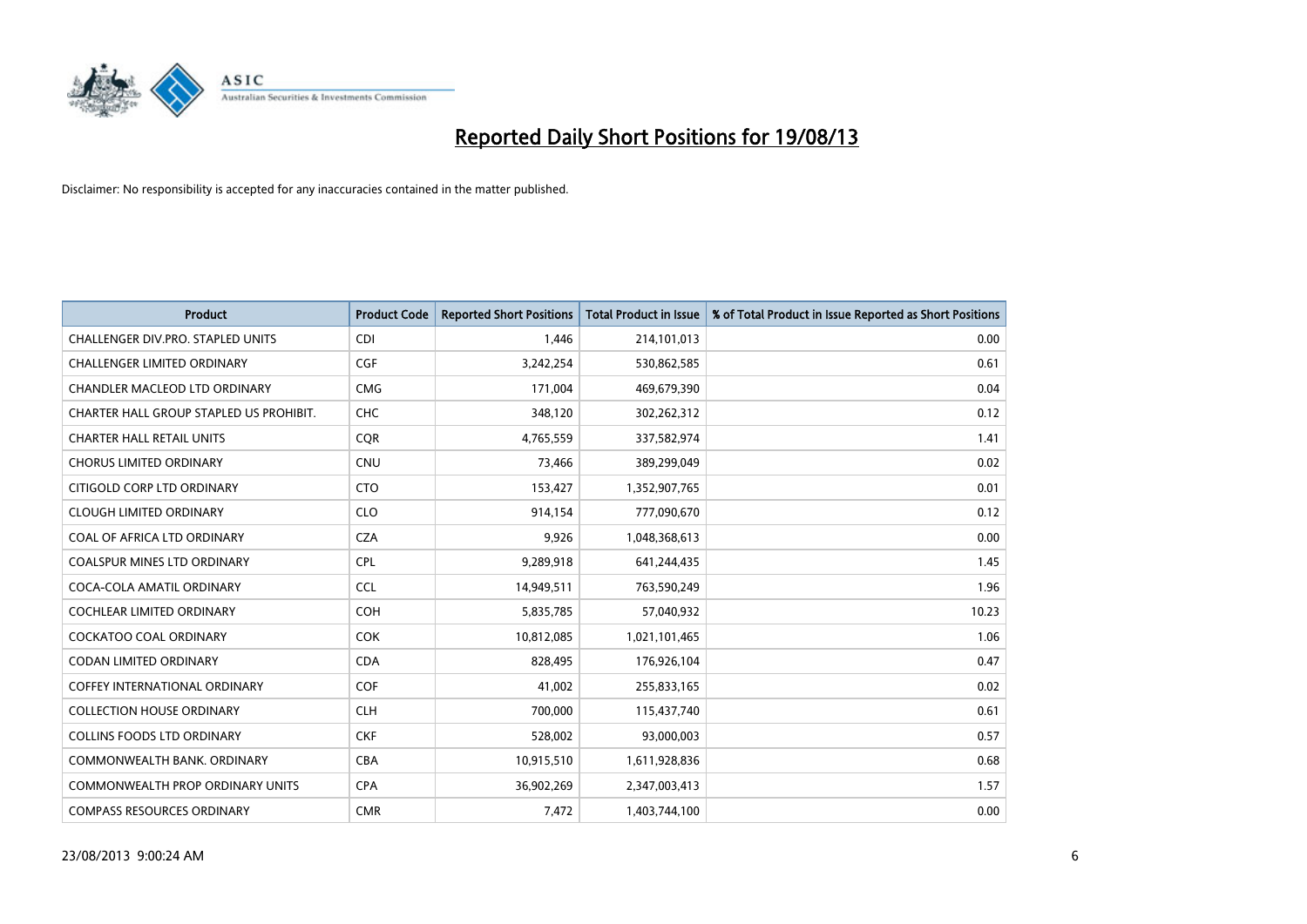

| <b>Product</b>                          | <b>Product Code</b> | <b>Reported Short Positions</b> | <b>Total Product in Issue</b> | % of Total Product in Issue Reported as Short Positions |
|-----------------------------------------|---------------------|---------------------------------|-------------------------------|---------------------------------------------------------|
| <b>COMPUTERSHARE LTD ORDINARY</b>       | <b>CPU</b>          | 9,948,235                       | 556,203,079                   | 1.79                                                    |
| <b>CORP TRAVEL LIMITED ORDINARY</b>     | <b>CTD</b>          | 241,769                         | 78,081,184                    | 0.31                                                    |
| <b>CREDIT CORP GROUP ORDINARY</b>       | <b>CCP</b>          | 16,160                          | 45,932,899                    | 0.04                                                    |
| <b>CROMWELL PROP STAPLED SECURITIES</b> | <b>CMW</b>          | 1,018,517                       | 1,713,934,942                 | 0.06                                                    |
| <b>CROWE HORWATH AUS ORDINARY</b>       | <b>CRH</b>          | 991,710                         | 269,665,096                   | 0.37                                                    |
| <b>CROWN LIMITED ORDINARY</b>           | <b>CWN</b>          | 3,686,831                       | 728,394,185                   | 0.51                                                    |
| <b>CSG LIMITED ORDINARY</b>             | CSV                 | 50.079                          | 278,155,477                   | 0.02                                                    |
| <b>CSL LIMITED ORDINARY</b>             | <b>CSL</b>          | 438,360                         | 487,091,966                   | 0.09                                                    |
| <b>CSR LIMITED ORDINARY</b>             | <b>CSR</b>          | 36,748,707                      | 506,000,315                   | 7.26                                                    |
| <b>CUDECO LIMITED ORDINARY</b>          | CDU                 | 7,865,404                       | 205,017,174                   | 3.84                                                    |
| DART ENERGY LTD ORDINARY                | <b>DTE</b>          | 15,701,851                      | 878,789,752                   | 1.79                                                    |
| DATA#3 LIMITED ORDINARY                 | <b>DTL</b>          | 134,973                         | 153,974,950                   | 0.09                                                    |
| DAVID JONES LIMITED ORDINARY            | <b>DJS</b>          | 66,665,181                      | 535,002,401                   | 12.46                                                   |
| DECMIL GROUP LIMITED ORDINARY           | <b>DCG</b>          | 3,233,672                       | 168,203,219                   | 1.92                                                    |
| DEEP YELLOW LIMITED ORDINARY            | <b>DYL</b>          | 100,002                         | 1,562,794,247                 | 0.01                                                    |
| DEXUS PROPERTY GROUP STAPLED UNITS      | <b>DXS</b>          | 16,069,829                      | 4,701,957,390                 | 0.34                                                    |
| DISCOVERY METALS LTD ORDINARY           | <b>DML</b>          | 13,420,398                      | 486,986,451                   | 2.76                                                    |
| DOMINO PIZZA ENTERPR ORDINARY           | <b>DMP</b>          | 359,501                         | 70,192,674                    | 0.51                                                    |
| DORAY MINERALS LTD ORDINARY             | <b>DRM</b>          | 17,473                          | 141,866,768                   | 0.01                                                    |
| DOWNER EDI LIMITED ORDINARY             | <b>DOW</b>          | 11,148,022                      | 433,409,429                   | 2.57                                                    |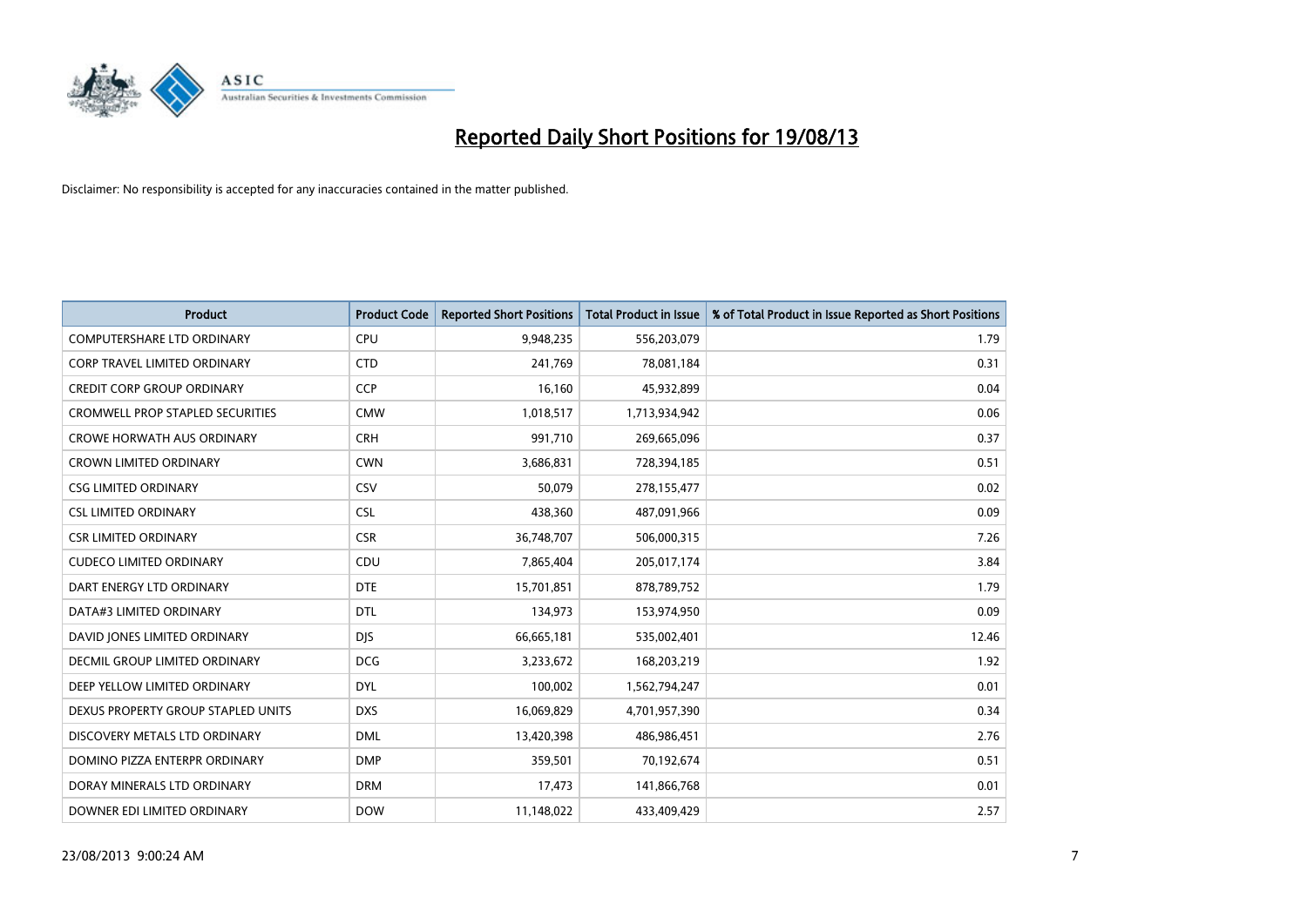

| <b>Product</b>                         | <b>Product Code</b> | <b>Reported Short Positions</b> | <b>Total Product in Issue</b> | % of Total Product in Issue Reported as Short Positions |
|----------------------------------------|---------------------|---------------------------------|-------------------------------|---------------------------------------------------------|
| DRILLSEARCH ENERGY ORDINARY            | <b>DLS</b>          | 15,435,581                      | 427,753,371                   | 3.61                                                    |
| DUET GROUP STAPLED US PROHIBIT.        | <b>DUE</b>          | 404,465                         | 1,188,651,841                 | 0.03                                                    |
| <b>DULUXGROUP LIMITED ORDINARY</b>     | <b>DLX</b>          | 3,381,026                       | 377,019,430                   | 0.90                                                    |
| <b>DWS LTD ORDINARY</b>                | <b>DWS</b>          | 413,550                         | 132,362,763                   | 0.31                                                    |
| ECHO ENTERTAINMENT ORDINARY            | <b>EGP</b>          | 3,264,520                       | 825,672,730                   | 0.40                                                    |
| <b>ELDERS LIMITED ORDINARY</b>         | <b>ELD</b>          | 18,246,307                      | 455,013,329                   | 4.01                                                    |
| ELEMENTAL MINERALS ORDINARY            | <b>ELM</b>          | 4,955                           | 288,587,228                   | 0.00                                                    |
| ELEMENTOS LIMITED ORDINARY             | <b>ELT</b>          | 16                              | 188,638,746                   | 0.00                                                    |
| <b>EMECO HOLDINGS ORDINARY</b>         | <b>EHL</b>          | 20,191,444                      | 599,675,707                   | 3.37                                                    |
| <b>ENDEAVOUR MIN CORP CDI 1:1</b>      | <b>EVR</b>          | 268,670                         | 101,150,560                   | 0.27                                                    |
| <b>ENERGY RESOURCES ORDINARY 'A'</b>   | <b>ERA</b>          | 12,457,502                      | 517,725,062                   | 2.41                                                    |
| <b>ENERGY WORLD CORPOR, ORDINARY</b>   | <b>EWC</b>          | 25,042,086                      | 1,734,166,672                 | 1.44                                                    |
| <b>ENVESTRA LIMITED ORDINARY</b>       | <b>ENV</b>          | 5,824,386                       | 1,796,808,474                 | 0.32                                                    |
| EQUATORIAL RES LTD ORDINARY            | EQX                 | 8                               | 121,885,353                   | 0.00                                                    |
| ESERVGLOBAL LIMITED ORDINARY           | ESV                 | 7,244,497                       | 249,045,997                   | 2.91                                                    |
| EVOLUTION MINING LTD ORDINARY          | <b>EVN</b>          | 26,680,980                      | 708,092,989                   | 3.77                                                    |
| FAIRFAX MEDIA LTD ORDINARY             | <b>FXJ</b>          | 340,555,692                     | 2,351,955,725                 | 14.48                                                   |
| FANTASTIC HOLDINGS ORDINARY            | <b>FAN</b>          | 30,639                          | 103,068,398                   | 0.03                                                    |
| <b>FAR LTD ORDINARY</b>                | <b>FAR</b>          | 23,036,061                      | 2,499,846,742                 | 0.92                                                    |
| FEDERATION CNTRES ORD/UNIT STAPLED SEC | <b>FDC</b>          | 2,858,453                       | 1,427,641,565                 | 0.20                                                    |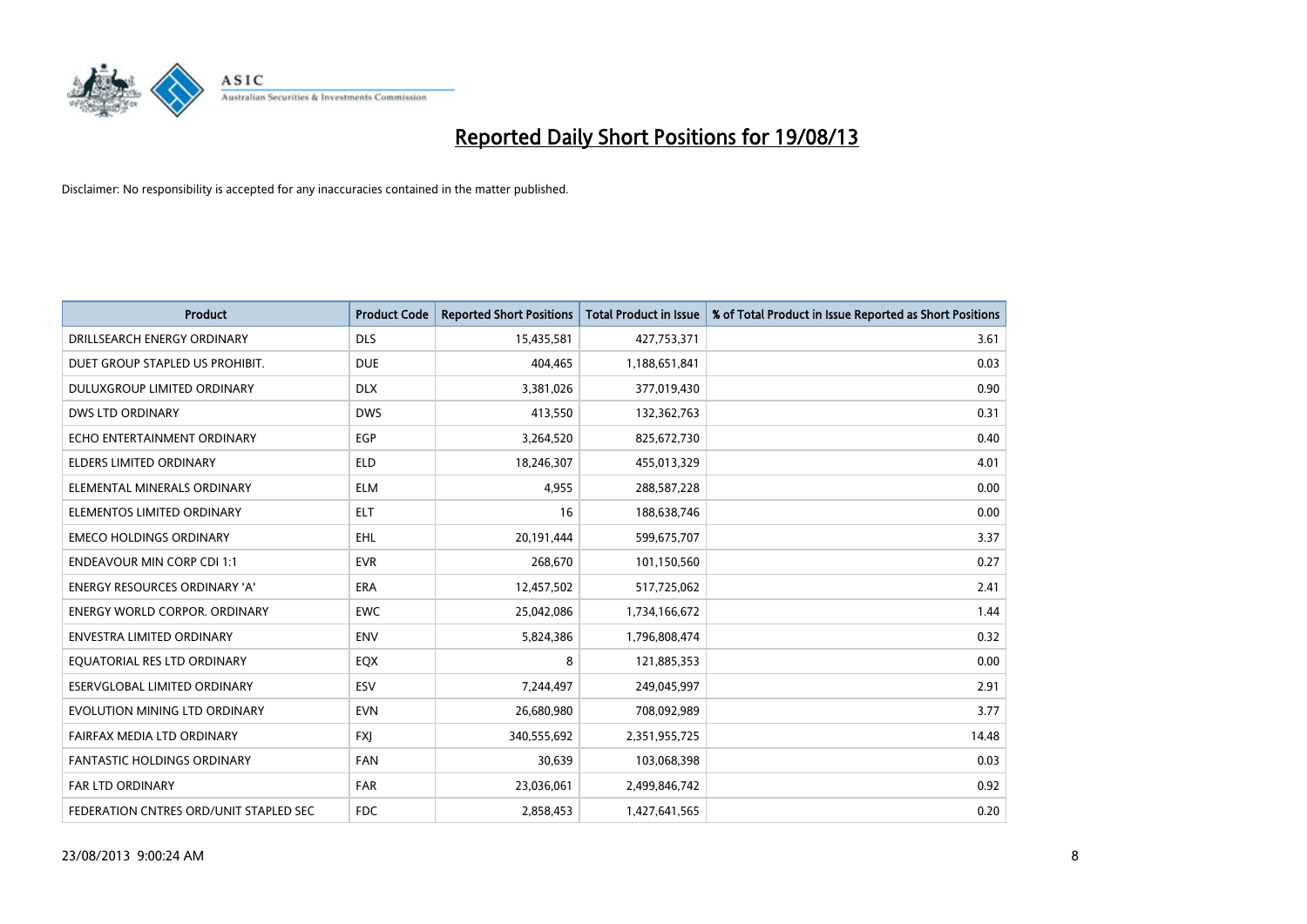

| <b>Product</b>                        | <b>Product Code</b> | <b>Reported Short Positions</b> | <b>Total Product in Issue</b> | % of Total Product in Issue Reported as Short Positions |
|---------------------------------------|---------------------|---------------------------------|-------------------------------|---------------------------------------------------------|
| <b>FEORE LIMITED ORDINARY</b>         | <b>FEO</b>          | 825                             | 245,602,000                   | 0.00                                                    |
| FINBAR GROUP LIMITED ORDINARY         | <b>FRI</b>          | 5,362                           | 218,006,169                   | 0.00                                                    |
| FISHER & PAYKEL H. ORDINARY           | <b>FPH</b>          | 230,999                         | 546,536,964                   | 0.04                                                    |
| FKP PROPERTY GROUP STAPLED SECURITIES | <b>FKP</b>          | 9,356,847                       | 321,578,705                   | 2.91                                                    |
| FLEETWOOD CORP ORDINARY               | <b>FWD</b>          | 2,494,490                       | 60,522,619                    | 4.12                                                    |
| FLETCHER BUILDING ORDINARY            | <b>FBU</b>          | 3,901,789                       | 686,096,427                   | 0.57                                                    |
| FLEXIGROUP LIMITED ORDINARY           | FXL                 | 970                             | 302,305,394                   | 0.00                                                    |
| FLIGHT CENTRE ORDINARY                | <b>FLT</b>          | 10,030,789                      | 100,430,746                   | 9.99                                                    |
| FLINDERS MINES LTD ORDINARY           | <b>FMS</b>          | 5,349,345                       | 1,824,843,676                 | 0.29                                                    |
| <b>FOCUS MINERALS LTD ORDINARY</b>    | <b>FML</b>          | 34,342,941                      | 9,137,375,877                 | 0.38                                                    |
| FORGE GROUP LIMITED ORDINARY          | FGE                 | 648,099                         | 86,169,014                    | 0.75                                                    |
| FORTESCUE METALS GRP ORDINARY         | <b>FMG</b>          | 164,909,747                     | 3,113,798,659                 | 5.30                                                    |
| <b>G.U.D. HOLDINGS ORDINARY</b>       | GUD                 | 6,033,923                       | 71,341,319                    | 8.46                                                    |
| <b>G8 EDUCATION LIMITED ORDINARY</b>  | <b>GEM</b>          | 2,770,499                       | 273,190,260                   | 1.01                                                    |
| <b>GALAXY RESOURCES ORDINARY</b>      | GXY                 | 6,446,995                       | 782,446,347                   | 0.82                                                    |
| <b>GENETIC TECHNOLOGIES ORDINARY</b>  | GTG                 | 62,940                          | 506,027,375                   | 0.01                                                    |
| <b>GEODYNAMICS LIMITED ORDINARY</b>   | GDY                 | 850                             | 406,452,608                   | 0.00                                                    |
| GI DYNAMICS, INC CDI US PROHIBITED    | GID                 | 1,294                           | 389,977,755                   | 0.00                                                    |
| <b>GINDALBIE METALS LTD ORDINARY</b>  | GBG                 | 55,827,520                      | 1,492,944,820                 | 3.74                                                    |
| <b>GOODMAN FIELDER, ORDINARY</b>      | <b>GFF</b>          | 50,003,381                      | 1,955,559,207                 | 2.56                                                    |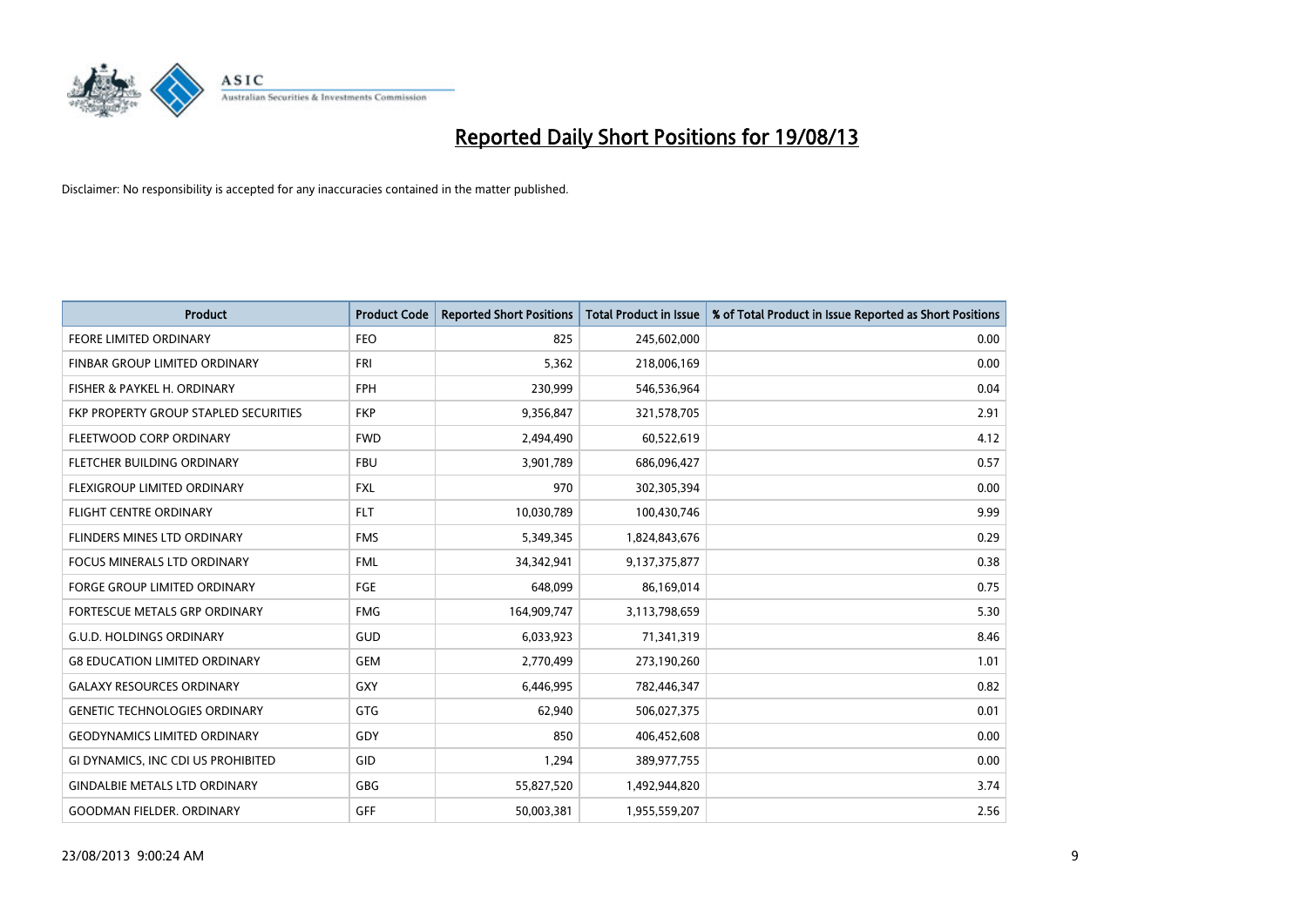

| <b>Product</b>                                   | <b>Product Code</b> | <b>Reported Short Positions</b> | <b>Total Product in Issue</b> | % of Total Product in Issue Reported as Short Positions |
|--------------------------------------------------|---------------------|---------------------------------|-------------------------------|---------------------------------------------------------|
| <b>GOODMAN GROUP STAPLED</b>                     | <b>GMG</b>          | 3,731,870                       | 1,713,233,947                 | 0.22                                                    |
| <b>GPT GROUP STAPLED SEC.</b>                    | <b>GPT</b>          | 6,020,727                       | 1,742,852,344                 | 0.35                                                    |
| <b>GRAINCORP LIMITED A CLASS ORDINARY</b>        | <b>GNC</b>          | 111,402                         | 228,855,628                   | 0.05                                                    |
| <b>GRANGE RESOURCES, ORDINARY</b>                | <b>GRR</b>          | 6,237,050                       | 1,156,492,195                 | 0.54                                                    |
| <b>GREENLAND MIN EN LTD ORDINARY</b>             | GGG                 | 5,680,639                       | 572,720,096                   | 0.99                                                    |
| <b>GROWTHPOINT PROPERTY ORD/UNIT STAPLED SEC</b> | GOZ                 | 57,510                          | 402,830,366                   | 0.01                                                    |
| <b>GRYPHON MINERALS LTD ORDINARY</b>             | <b>GRY</b>          | 11,772,093                      | 400,464,983                   | 2.94                                                    |
| <b>GUILDFORD COAL LTD ORDINARY</b>               | <b>GUF</b>          | 466,905                         | 635,046,899                   | 0.07                                                    |
| <b>GUNNS LIMITED ORDINARY</b>                    | <b>GNS</b>          | 51,772,667                      | 848,401,559                   | 6.10                                                    |
| <b>GWA GROUP LTD ORDINARY</b>                    | <b>GWA</b>          | 13,309,642                      | 306,533,770                   | 4.34                                                    |
| HARVEY NORMAN ORDINARY                           | <b>HVN</b>          | 83,429,644                      | 1,062,316,784                 | 7.85                                                    |
| HASTIE GROUP LIMITED ORDINARY                    | <b>HST</b>          | 5,000                           | 137,353,504                   | 0.00                                                    |
| <b>HENDERSON GROUP CDI 1:1</b>                   | <b>HGG</b>          | 893,363                         | 737,474,673                   | 0.12                                                    |
| HEA HOLDINGS LIMITED ORDINARY                    | <b>HFA</b>          | 75,978                          | 118,738,157                   | 0.06                                                    |
| HIGHLANDS PACIFIC ORDINARY                       | <b>HIG</b>          | 500,001                         | 789,344,774                   | 0.06                                                    |
| HILLGROVE RES LTD ORDINARY                       | <b>HGO</b>          | 2,519,899                       | 1,023,760,221                 | 0.25                                                    |
| HILLS HOLDINGS LTD ORDINARY                      | <b>HIL</b>          | 139,430                         | 246,500,444                   | 0.06                                                    |
| HORIZON OIL LIMITED ORDINARY                     | <b>HZN</b>          | 70,053,193                      | 1,234,562,961                 | 5.67                                                    |
| HOT CHILI LTD ORDINARY                           | <b>HCH</b>          | 10,000                          | 309,929,886                   | 0.00                                                    |
| <b>ICON ENERGY LIMITED ORDINARY</b>              | <b>ICN</b>          | 18,932                          | 533,391,210                   | 0.00                                                    |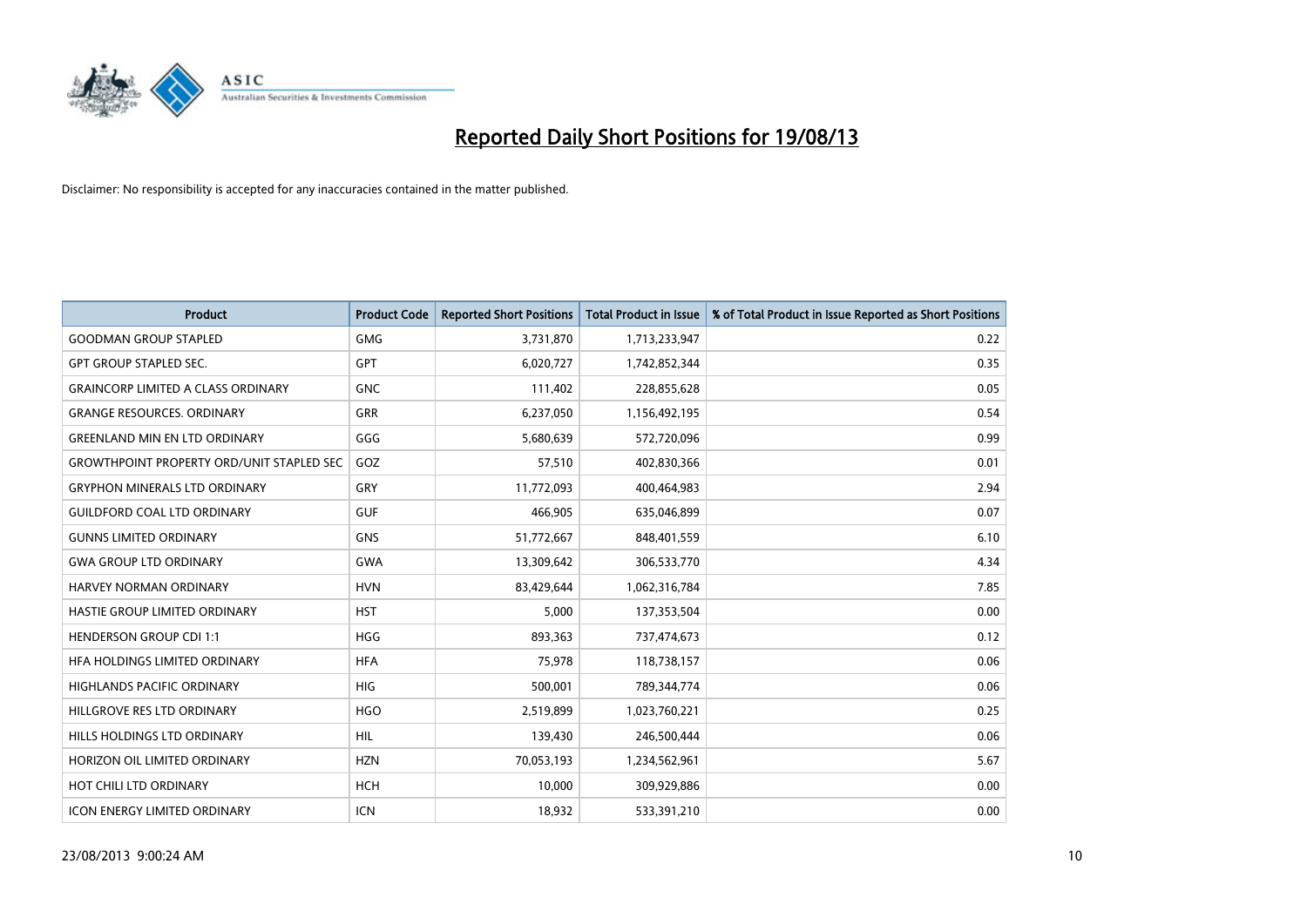

| <b>Product</b>                                | <b>Product Code</b> | <b>Reported Short Positions</b> | <b>Total Product in Issue</b> | % of Total Product in Issue Reported as Short Positions |
|-----------------------------------------------|---------------------|---------------------------------|-------------------------------|---------------------------------------------------------|
| <b>IINET LIMITED ORDINARY</b>                 | <b>IIN</b>          | 3,497,317                       | 161,238,847                   | 2.17                                                    |
| <b>ILUKA RESOURCES ORDINARY</b>               | <b>ILU</b>          | 37,184,635                      | 418,700,517                   | 8.88                                                    |
| <b>IMDEX LIMITED ORDINARY</b>                 | <b>IMD</b>          | 3,633,746                       | 210,473,188                   | 1.73                                                    |
| IMF (AUSTRALIA) LTD ORDINARY                  | <b>IMF</b>          | 1,506,759                       | 123,203,426                   | 1.22                                                    |
| <b>INCITEC PIVOT ORDINARY</b>                 | IPL                 | 19,096,185                      | 1,628,730,107                 | 1.17                                                    |
| <b>INDEPENDENCE GROUP ORDINARY</b>            | <b>IGO</b>          | 5,812,690                       | 233,321,861                   | 2.49                                                    |
| <b>INDOPHIL RESOURCES ORDINARY</b>            | <b>IRN</b>          | 1,947,281                       | 1,203,146,194                 | 0.16                                                    |
| <b>INFIGEN ENERGY STAPLED SECURITIES</b>      | <b>IFN</b>          | 3,750,551                       | 762,265,972                   | 0.49                                                    |
| <b>INOVA RESOURCES LTD ORDINARY</b>           | <b>IVA</b>          | 1,377,989                       | 728,201,911                   | 0.19                                                    |
| <b>INSURANCE AUSTRALIA ORDINARY</b>           | <b>IAG</b>          | 7,178,066                       | 2,079,034,021                 | 0.35                                                    |
| <b>INTREPID MINES ORDINARY</b>                | <b>IAU</b>          | 22,028,849                      | 556,033,864                   | 3.96                                                    |
| <b>INVESTA OFFICE FUND STAPLED SECURITIES</b> | <b>IOF</b>          | 1,515,760                       | 614,047,458                   | 0.25                                                    |
| <b>INVOCARE LIMITED ORDINARY</b>              | <b>IVC</b>          | 3,389,135                       | 110,030,298                   | 3.08                                                    |
| ION LIMITED ORDINARY                          | <b>ION</b>          | 164,453                         | 256,365,105                   | 0.06                                                    |
| <b>IOOF HOLDINGS LTD ORDINARY</b>             | IFL                 | 2,380,825                       | 232,118,034                   | 1.03                                                    |
| <b>IRESS LIMITED ORDINARY</b>                 | <b>IRE</b>          | 1,755,337                       | 129,614,246                   | 1.35                                                    |
| <b>IRON ORE HOLDINGS ORDINARY</b>             | <b>IOH</b>          | 26,197                          | 161,174,005                   | 0.02                                                    |
| <b>ISELECT LTD ORDINARY</b>                   | <b>ISU</b>          | 886,614                         | 259,064,894                   | 0.34                                                    |
| JAMES HARDIE INDUST CHESS DEPOSITARY INT      | <b>IHX</b>          | 5,618,195                       | 442,196,347                   | 1.27                                                    |
| <b>JB HI-FI LIMITED ORDINARY</b>              | <b>JBH</b>          | 11,570,276                      | 99,398,495                    | 11.64                                                   |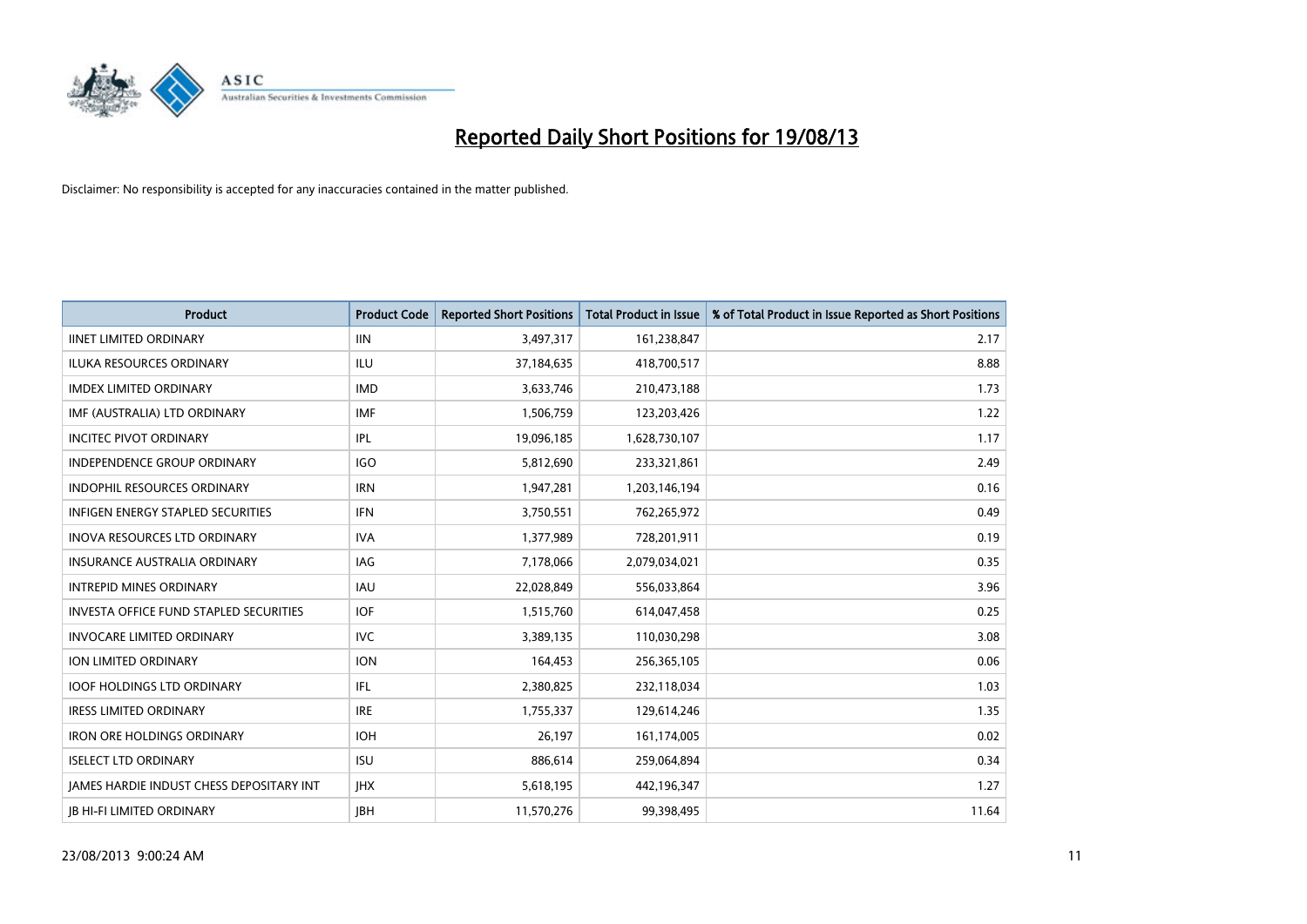

| <b>Product</b>                        | <b>Product Code</b> | <b>Reported Short Positions</b> | <b>Total Product in Issue</b> | % of Total Product in Issue Reported as Short Positions |
|---------------------------------------|---------------------|---------------------------------|-------------------------------|---------------------------------------------------------|
| <b>JUPITER MINES ORDINARY</b>         | <b>IMS</b>          | 9,874                           | 2,281,835,383                 | 0.00                                                    |
| KAGARA LTD ORDINARY                   | KZL                 | 3,385,566                       | 798,953,117                   | 0.42                                                    |
| KAROON GAS AUSTRALIA ORDINARY         | <b>KAR</b>          | 592,274                         | 251,120,769                   | 0.24                                                    |
| KATHMANDU HOLD LTD ORDINARY           | <b>KMD</b>          | 37,191                          | 200,215,894                   | 0.02                                                    |
| <b>KBL MINING LIMITED ORDINARY</b>    | <b>KBL</b>          | 1,820                           | 373,614,772                   | 0.00                                                    |
| KINGSGATE CONSOLID. ORDINARY          | <b>KCN</b>          | 13,417,674                      | 152,191,905                   | 8.82                                                    |
| KINGSROSE MINING LTD ORDINARY         | <b>KRM</b>          | 637,963                         | 335,753,851                   | 0.19                                                    |
| LEIGHTON HOLDINGS ORDINARY            | LEI                 | 19,274,945                      | 337,235,188                   | 5.72                                                    |
| LEND LEASE GROUP UNIT/ORD STAPLED     | <b>LLC</b>          | 890,254                         | 575,508,314                   | 0.15                                                    |
| LINC ENERGY LTD ORDINARY              | <b>LNC</b>          | 17,992,756                      | 518,687,562                   | 3.47                                                    |
| LION SELECTION GRP ORDINARY           | <b>LSX</b>          | 36                              | 106,911,413                   | 0.00                                                    |
| LIQUEFIED NATURAL ORDINARY            | <b>LNG</b>          | 1,249,999                       | 307,699,015                   | 0.41                                                    |
| LONESTAR RESO LTD ORDINARY            | <b>LNR</b>          | 754,900                         | 697,187,211                   | 0.11                                                    |
| LYCOPODIUM LIMITED ORDINARY           | LYL                 | 90                              | 38,955,103                    | 0.00                                                    |
| LYNAS CORPORATION ORDINARY            | <b>LYC</b>          | 203,960,716                     | 1,960,801,292                 | 10.40                                                   |
| M2 TELECOMMUNICATION ORDINARY         | <b>MTU</b>          | 7,256,401                       | 178,498,822                   | 4.07                                                    |
| MACA LIMITED ORDINARY                 | <b>MLD</b>          | 26,000                          | 172,500,000                   | 0.02                                                    |
| <b>MACMAHON HOLDINGS ORDINARY</b>     | <b>MAH</b>          | 6,433,334                       | 1,261,699,966                 | 0.51                                                    |
| MACO ATLAS ROADS GRP ORDINARY STAPLED | <b>MOA</b>          | 19,967,170                      | 478,531,436                   | 4.17                                                    |
| MACQUARIE GROUP LTD ORDINARY          | MQG                 | 1,463,616                       | 339,864,223                   | 0.43                                                    |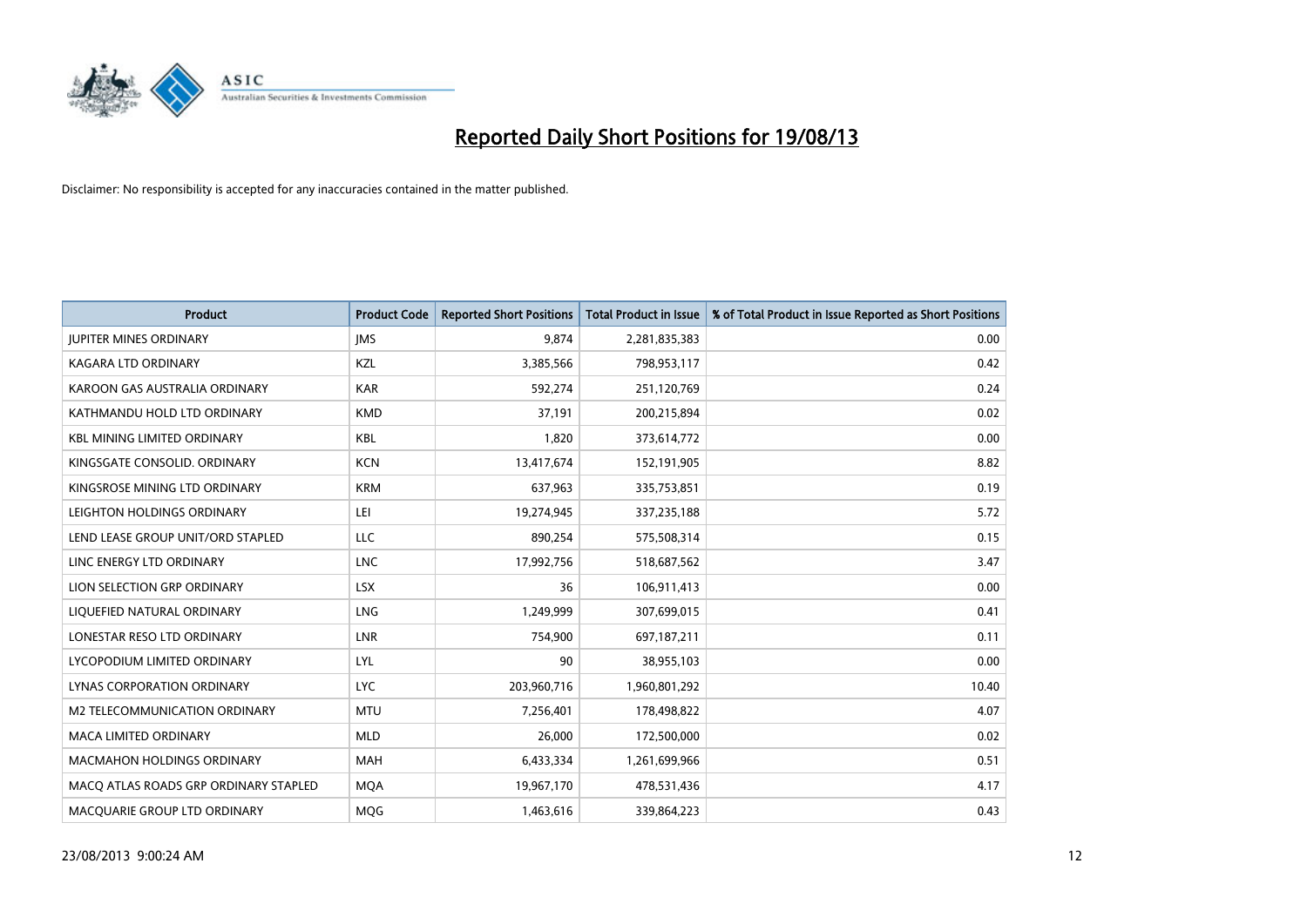

| <b>Product</b>                       | <b>Product Code</b> | <b>Reported Short Positions</b> | <b>Total Product in Issue</b> | % of Total Product in Issue Reported as Short Positions |
|--------------------------------------|---------------------|---------------------------------|-------------------------------|---------------------------------------------------------|
| MAGELLAN FIN GRP LTD ORDINARY        | <b>MFG</b>          | 150,820                         | 152,782,876                   | 0.10                                                    |
| <b>MATRIX C &amp; E LTD ORDINARY</b> | <b>MCE</b>          | 3,210,842                       | 94,555,428                    | 3.40                                                    |
| <b>MAVERICK DRILLING ORDINARY</b>    | <b>MAD</b>          | 9,669,627                       | 452,726,751                   | 2.14                                                    |
| MAXITRANS INDUSTRIES ORDINARY        | <b>MXI</b>          | 3,729                           | 183,993,392                   | 0.00                                                    |
| MAYNE PHARMA LTD ORDINARY            | <b>MYX</b>          | 2,085                           | 563,459,968                   | 0.00                                                    |
| MCMILLAN SHAKESPEARE ORDINARY        | <b>MMS</b>          | 3,237,115                       | 74,523,965                    | 4.34                                                    |
| <b>MCPHERSON'S LTD ORDINARY</b>      | <b>MCP</b>          | 10                              | 89,294,198                    | 0.00                                                    |
| MEDUSA MINING LTD ORDINARY           | <b>MML</b>          | 2,208,584                       | 188,903,911                   | 1.17                                                    |
| MELBOURNE IT LIMITED ORDINARY        | <b>MLB</b>          | 2,866                           | 82,700,121                    | 0.00                                                    |
| MEO AUSTRALIA LTD ORDINARY           | <b>MEO</b>          | 19,345                          | 627,264,587                   | 0.00                                                    |
| <b>MERMAID MARINE ORDINARY</b>       | <b>MRM</b>          | 443,458                         | 229,962,314                   | 0.19                                                    |
| MESOBLAST LIMITED ORDINARY           | <b>MSB</b>          | 18,455,548                      | 315,423,901                   | 5.85                                                    |
| METALS X LIMITED ORDINARY            | <b>MLX</b>          | 96,224                          | 1,651,766,110                 | 0.01                                                    |
| METCASH LIMITED ORDINARY             | <b>MTS</b>          | 88,722,356                      | 880,704,786                   | 10.07                                                   |
| METMINCO LIMITED ORDINARY            | <b>MNC</b>          | 1,609,580                       | 1,749,543,023                 | 0.09                                                    |
| MICLYN EXP OFFSHR ORDINARY           | <b>MIO</b>          | 323,409                         | 281,538,972                   | 0.11                                                    |
| MIGHTY RIVER POWER ORDINARY          | <b>MYT</b>          | 219                             | 1,400,000,094                 | 0.00                                                    |
| MINCOR RESOURCES NL ORDINARY         | <b>MCR</b>          | 2,541,172                       | 188,208,274                   | 1.35                                                    |
| MINERAL DEPOSITS ORDINARY            | <b>MDL</b>          | 3,285,828                       | 83,538,786                    | 3.93                                                    |
| MINERAL RESOURCES. ORDINARY          | <b>MIN</b>          | 7,217,179                       | 185,987,992                   | 3.88                                                    |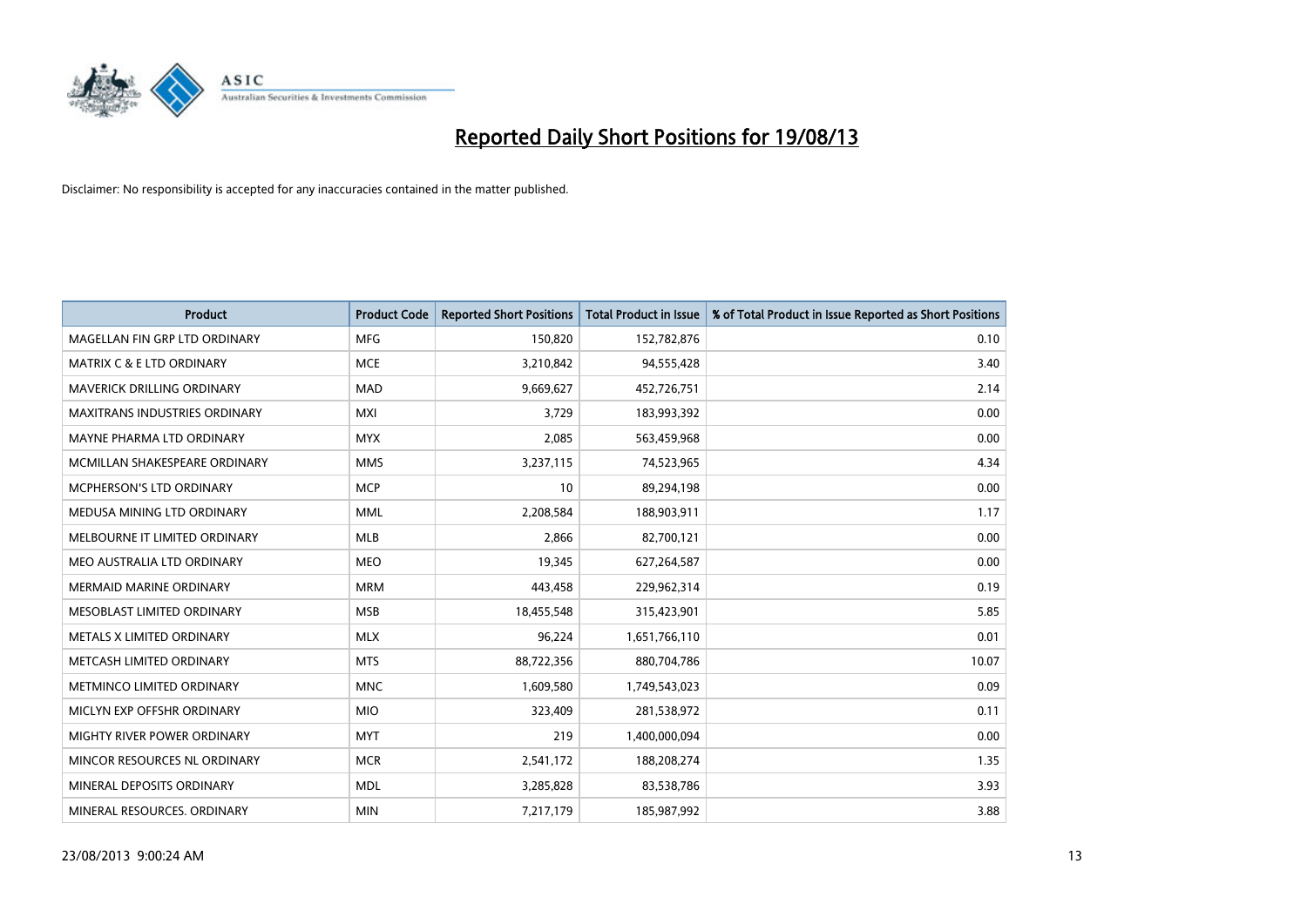

| <b>Product</b>                     | <b>Product Code</b> | <b>Reported Short Positions</b> | <b>Total Product in Issue</b> | % of Total Product in Issue Reported as Short Positions |
|------------------------------------|---------------------|---------------------------------|-------------------------------|---------------------------------------------------------|
| MIRABELA NICKEL LTD ORDINARY       | <b>MBN</b>          | 26,819,445                      | 876,801,147                   | 3.06                                                    |
| MIRVAC GROUP STAPLED SECURITIES    | <b>MGR</b>          | 6,646,863                       | 3,664,938,678                 | 0.18                                                    |
| MOLOPO ENERGY LTD ORDINARY         | <b>MPO</b>          | 675,985                         | 246,664,291                   | 0.27                                                    |
| <b>MONADELPHOUS GROUP ORDINARY</b> | <b>MND</b>          | 11,985,261                      | 90,940,258                    | 13.18                                                   |
| MORTGAGE CHOICE LTD ORDINARY       | <b>MOC</b>          | 1,053,592                       | 123,431,282                   | 0.85                                                    |
| <b>MOUNT GIBSON IRON ORDINARY</b>  | MGX                 | 20,449,411                      | 1,090,584,232                 | 1.88                                                    |
| MULTIPLEX SITES SITES              | <b>MXUPA</b>        | 1,183                           | 4,500,000                     | 0.03                                                    |
| MURCHISON METALS LTD ORDINARY      | <b>MMX</b>          | 3,144,983                       | 450,497,346                   | 0.70                                                    |
| <b>MYER HOLDINGS LTD ORDINARY</b>  | <b>MYR</b>          | 84,010,394                      | 583,794,551                   | 14.39                                                   |
| NATIONAL AUST, BANK ORDINARY       | <b>NAB</b>          | 6,305,801                       | 2,348,870,499                 | 0.27                                                    |
| NAVITAS LIMITED ORDINARY           | <b>NVT</b>          | 5,238,512                       | 375,367,918                   | 1.40                                                    |
| NEON ENERGY LIMITED ORDINARY       | <b>NEN</b>          | 790,364                         | 552,637,848                   | 0.14                                                    |
| NEW HOPE CORPORATION ORDINARY      | <b>NHC</b>          | 1,519,790                       | 830,715,225                   | 0.18                                                    |
| NEW STANDARD ENERGY ORDINARY       | <b>NSE</b>          | 322,032                         | 305,331,847                   | 0.11                                                    |
| NEWCREST MINING ORDINARY           | <b>NCM</b>          | 4,666,623                       | 766,510,971                   | 0.61                                                    |
| NEWS CORP. A NON-VOTING CDI        | <b>NNCLV</b>        | 2,821,769                       | 379,394,603                   | 0.74                                                    |
| NEWS CORP. B VOTING CDI            | <b>NNC</b>          | 1,347,425                       | 199,630,239                   | 0.67                                                    |
| NEWSAT LIMITED ORDINARY            | <b>NWT</b>          | 15,440                          | 539,578,507                   | 0.00                                                    |
| NEXTDC LIMITED ORDINARY            | <b>NXT</b>          | 6,552,817                       | 173,673,716                   | 3.77                                                    |
| NEXUS ENERGY LIMITED ORDINARY      | <b>NXS</b>          | 4,132,873                       | 1,330,219,459                 | 0.31                                                    |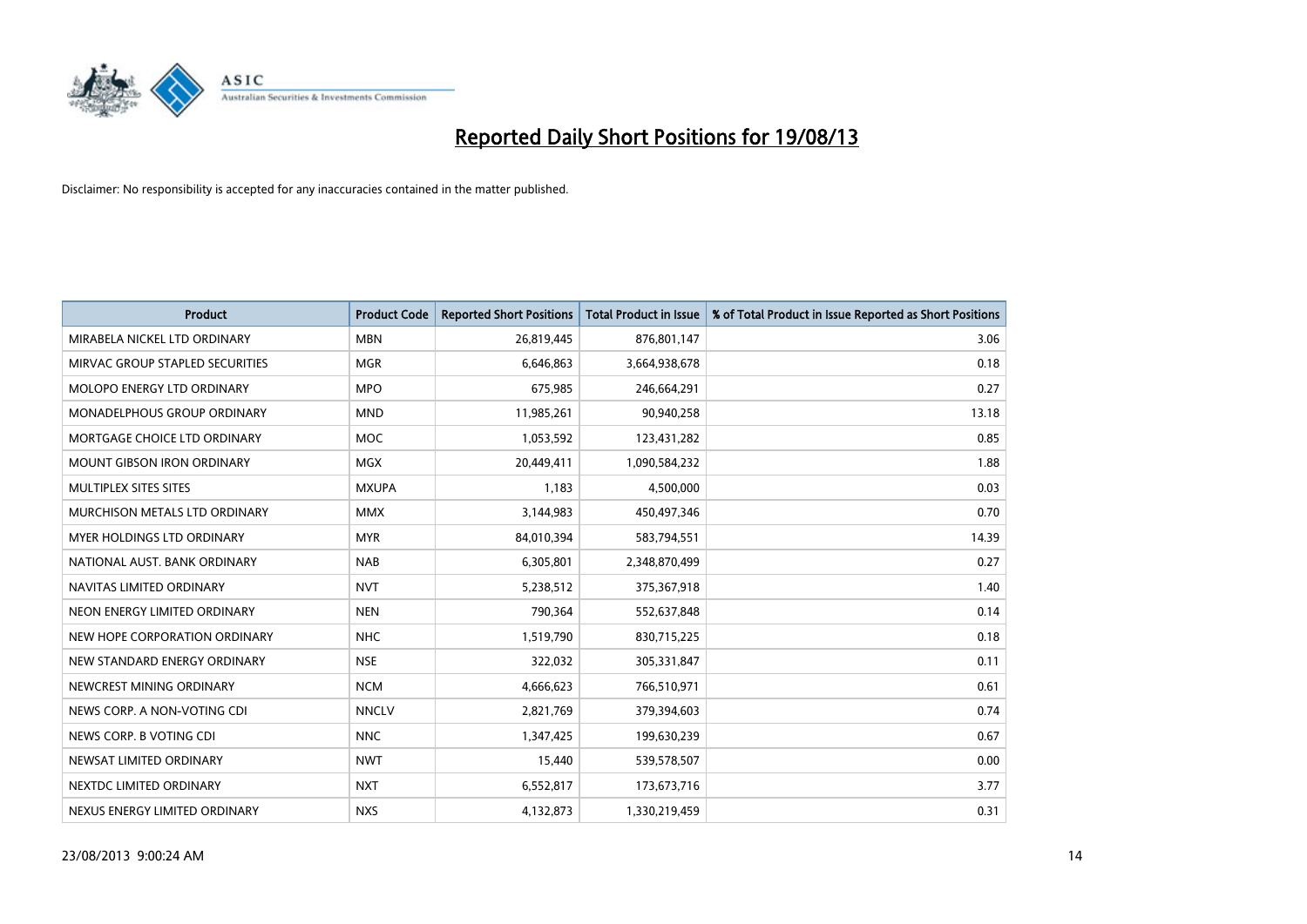

| <b>Product</b>                        | <b>Product Code</b> | <b>Reported Short Positions</b> | <b>Total Product in Issue</b> | % of Total Product in Issue Reported as Short Positions |
|---------------------------------------|---------------------|---------------------------------|-------------------------------|---------------------------------------------------------|
| NIB HOLDINGS LIMITED ORDINARY         | <b>NHF</b>          | 581,189                         | 439,004,182                   | 0.13                                                    |
| NIDO PETROLEUM ORDINARY               | <b>NDO</b>          | 542,402                         | 2,046,650,968                 | 0.03                                                    |
| NOBLE MINERAL RES ORDINARY            | <b>NMG</b>          | 2,365,726                       | 666,397,952                   | 0.36                                                    |
| NORTHERN IRON LTD ORDINARY            | <b>NFE</b>          | 2,243,255                       | 484,405,314                   | 0.46                                                    |
| NORTHERN STAR ORDINARY                | <b>NST</b>          | 5,517,847                       | 424,279,762                   | 1.30                                                    |
| NOVOGEN LIMITED ORDINARY              | <b>NRT</b>          | 81,570                          | 142,103,382                   | 0.06                                                    |
| NRW HOLDINGS LIMITED ORDINARY         | <b>NWH</b>          | 18,611,052                      | 278,888,011                   | 6.67                                                    |
| NUCOAL RESOURCES LTD ORDINARY         | <b>NCR</b>          | 90,001                          | 768,612,354                   | 0.01                                                    |
| NUFARM LIMITED ORDINARY               | <b>NUF</b>          | 16,833,098                      | 262,954,040                   | 6.40                                                    |
| OCEANAGOLD CORP. CHESS DEPOSITARY INT | <b>OGC</b>          | 1,909,962                       | 293,574,586                   | 0.65                                                    |
| OIL SEARCH LTD ORDINARY               | OSH                 | 6,939,396                       | 1,340,018,530                 | 0.52                                                    |
| OM HOLDINGS LIMITED ORDINARY          | OMH                 | 3,114,175                       | 733,423,337                   | 0.42                                                    |
| ORICA LIMITED ORDINARY                | ORI                 | 10,762,914                      | 368,203,632                   | 2.92                                                    |
| ORIGIN ENERGY ORDINARY                | <b>ORG</b>          | 12,074,325                      | 1,097,963,570                 | 1.10                                                    |
| OROCOBRE LIMITED ORDINARY             | <b>ORE</b>          | 370,674                         | 117,745,140                   | 0.31                                                    |
| OROTONGROUP LIMITED ORDINARY          | ORL                 | 510,913                         | 40,880,902                    | 1.25                                                    |
| ORPHEUS ENERGY LTD ORDINARY           | <b>OEG</b>          | 67,200                          | 130,475,919                   | 0.05                                                    |
| OZ MINERALS ORDINARY                  | OZL                 | 9,955,259                       | 303,470,022                   | 3.28                                                    |
| <b>PACIFIC BRANDS ORDINARY</b>        | <b>PBG</b>          | 15,418,294                      | 912,915,695                   | 1.69                                                    |
| PALADIN ENERGY LTD ORDINARY           | <b>PDN</b>          | 68,565,957                      | 962,765,979                   | 7.12                                                    |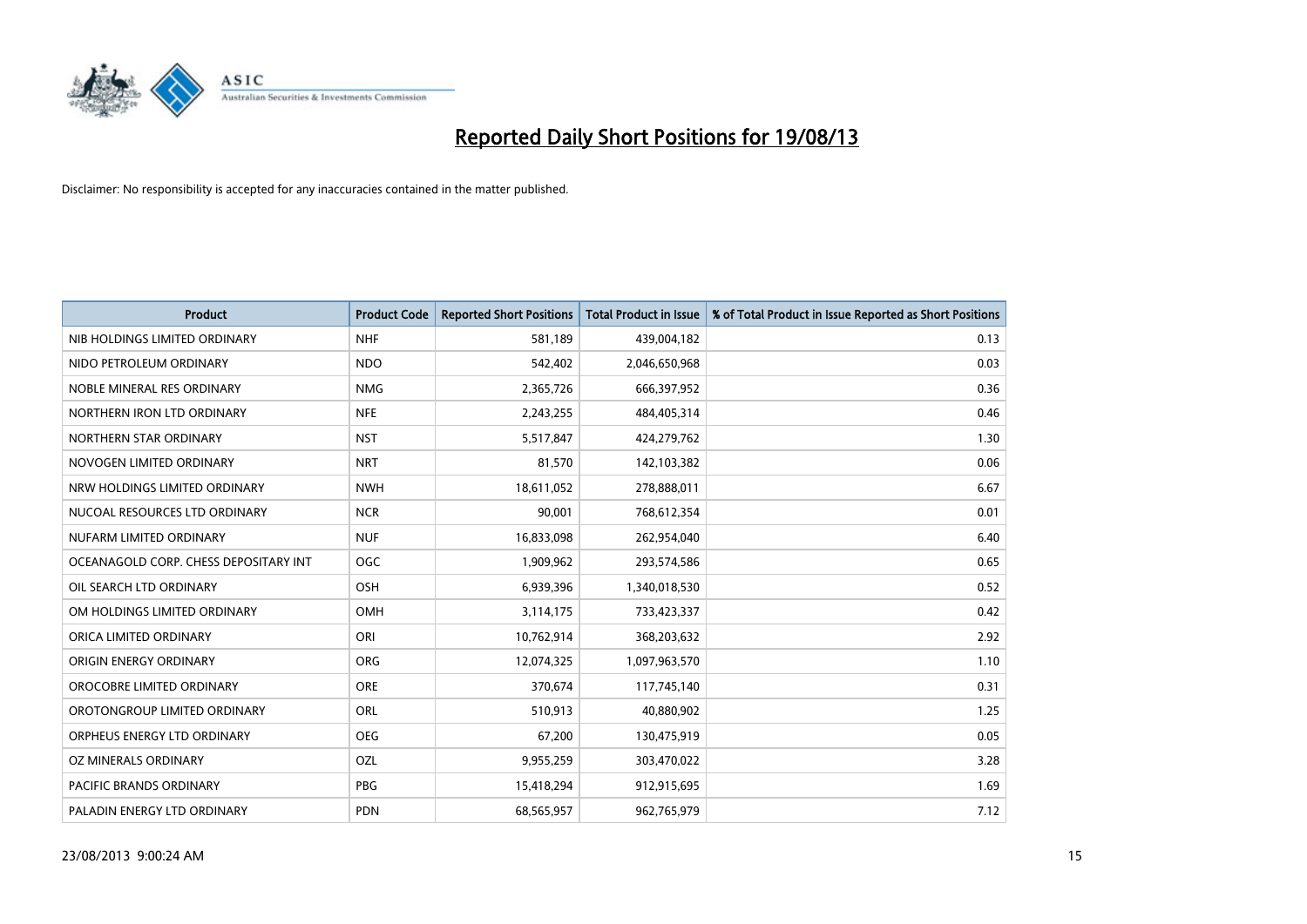

| Product                      | <b>Product Code</b> | <b>Reported Short Positions</b> | <b>Total Product in Issue</b> | % of Total Product in Issue Reported as Short Positions |
|------------------------------|---------------------|---------------------------------|-------------------------------|---------------------------------------------------------|
| PANAUST LIMITED ORDINARY     | <b>PNA</b>          | 6,636,745                       | 619,084,930                   | 1.07                                                    |
| PANORAMIC RESOURCES ORDINARY | PAN                 | 500,226                         | 260,676,416                   | 0.19                                                    |
| PANTERRA GOLD LTD ORDINARY   | PGI                 | 1                               | 760,580,455                   | 0.00                                                    |
| PAPERLINX LIMITED ORDINARY   | <b>PPX</b>          | 48,101                          | 609,280,761                   | 0.01                                                    |
| PAPILLON RES LTD ORDINARY    | <b>PIR</b>          | 6,854,052                       | 337,544,210                   | 2.03                                                    |
| PATTIES FOODS LTD ORDINARY   | PFL                 | 39,786                          | 139,065,639                   | 0.03                                                    |
| PEEL MINING LIMITED ORDINARY | <b>PEX</b>          | 25,291                          | 132,085,969                   | 0.02                                                    |
| PEET LIMITED ORDINARY        | <b>PPC</b>          | 2,850,999                       | 431,986,887                   | 0.66                                                    |
| PERILYA LIMITED ORDINARY     | <b>PEM</b>          | 626,368                         | 769,316,426                   | 0.08                                                    |
| PERPETUAL LIMITED ORDINARY   | PPT                 | 2,258,398                       | 41,980,678                    | 5.38                                                    |
| PERSEUS MINING LTD ORDINARY  | <b>PRU</b>          | 16,880,132                      | 457,962,088                   | 3.69                                                    |
| PHARMAXIS LTD ORDINARY       | <b>PXS</b>          | 7,475,998                       | 308,548,389                   | 2.42                                                    |
| PHOSPHAGENICS LTD. ORDINARY  | <b>POH</b>          | 274,058                         | 1,020,465,957                 | 0.03                                                    |
| PLATINUM ASSET ORDINARY      | <b>PTM</b>          | 4,029,382                       | 578,145,695                   | 0.70                                                    |
| PLATINUM AUSTRALIA ORDINARY  | <b>PLA</b>          | 836,127                         | 504,968,043                   | 0.17                                                    |
| PMI GOLD CORP CDI 1:1        | <b>PVM</b>          | 232,274                         | 154,329,165                   | 0.15                                                    |
| PMP LIMITED ORDINARY         | <b>PMP</b>          | 28,840                          | 323,781,124                   | 0.01                                                    |
| PREMIER INVESTMENTS ORDINARY | <b>PMV</b>          | 1,422,066                       | 155,260,478                   | 0.92                                                    |
| PRIMA BIOMED LTD ORDINARY    | <b>PRR</b>          | 694,534                         | 1,228,709,341                 | 0.06                                                    |
| PRIMARY HEALTH CARE ORDINARY | <b>PRY</b>          | 25,810,408                      | 503,921,941                   | 5.12                                                    |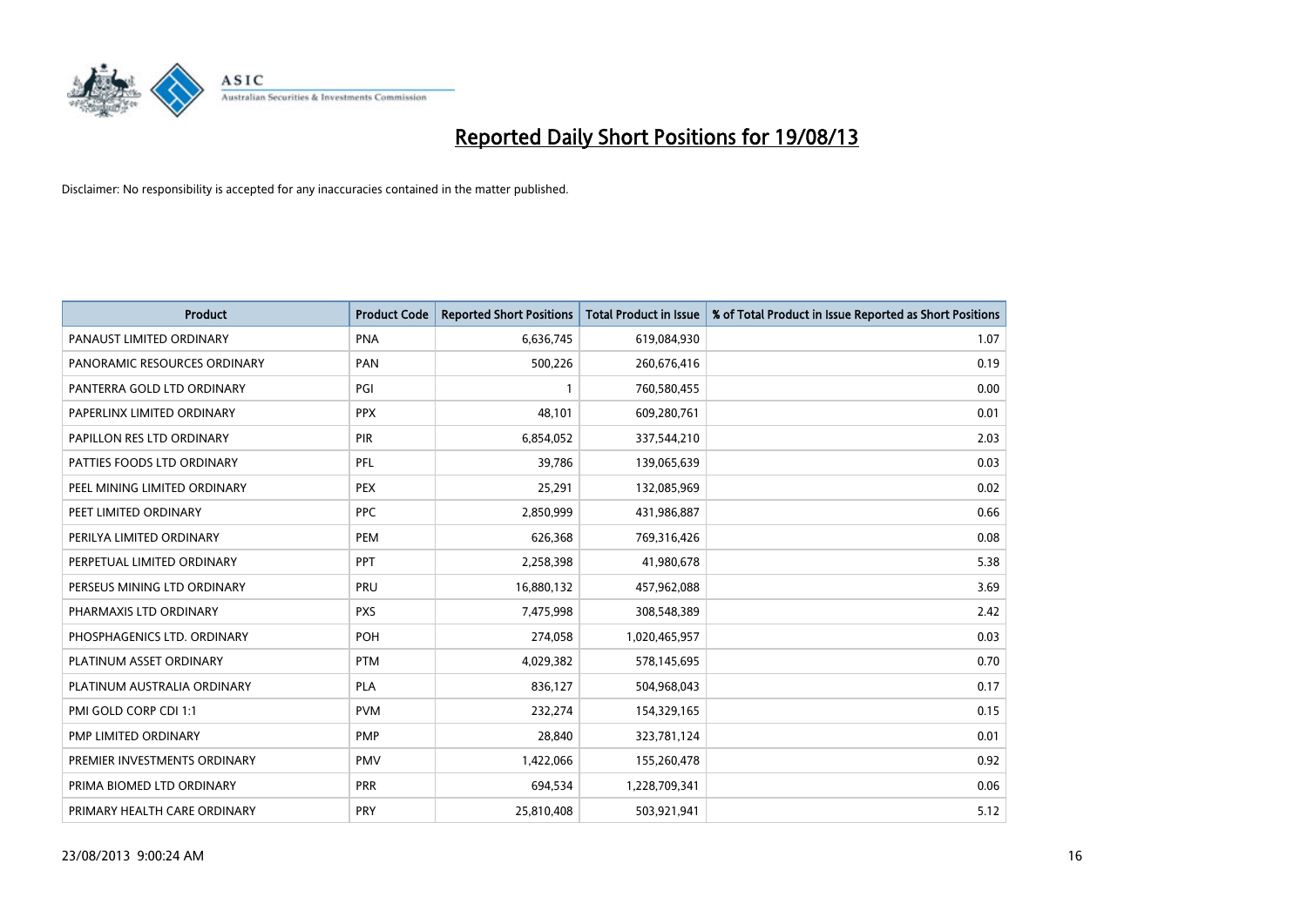

| <b>Product</b>                      | <b>Product Code</b> | <b>Reported Short Positions</b> | <b>Total Product in Issue</b> | % of Total Product in Issue Reported as Short Positions |
|-------------------------------------|---------------------|---------------------------------|-------------------------------|---------------------------------------------------------|
| PROGRAMMED ORDINARY                 | <b>PRG</b>          | 524,404                         | 118,229,190                   | 0.44                                                    |
| <b>QANTAS AIRWAYS ORDINARY</b>      | QAN                 | 32,686,870                      | 2,241,745,788                 | 1.46                                                    |
| <b>OBE INSURANCE GROUP ORDINARY</b> | <b>OBE</b>          | 26,499,294                      | 1,220,868,532                 | 2.17                                                    |
| ORXPHARMA LTD ORDINARY              | <b>ORX</b>          | 1,087,889                       | 144,785,606                   | 0.75                                                    |
| <b>QUBE HOLDINGS LTD ORDINARY</b>   | <b>QUB</b>          | 15,599,058                      | 928,965,547                   | 1.68                                                    |
| RAMELIUS RESOURCES ORDINARY         | <b>RMS</b>          | 3,763,144                       | 337,904,409                   | 1.11                                                    |
| RAMSAY HEALTH CARE ORDINARY         | <b>RHC</b>          | 2,299,988                       | 202,081,252                   | 1.14                                                    |
| <b>RCR TOMLINSON ORDINARY</b>       | <b>RCR</b>          | 2,082,486                       | 132,431,265                   | 1.57                                                    |
| <b>REA GROUP ORDINARY</b>           | <b>REA</b>          | 819,505                         | 131,714,699                   | 0.62                                                    |
| <b>RECKON LIMITED ORDINARY</b>      | <b>RKN</b>          | 5,462                           | 129,488,015                   | 0.00                                                    |
| RED 5 LIMITED ORDINARY              | <b>RED</b>          | 1,297,562                       | 135,488,008                   | 0.96                                                    |
| <b>RED FORK ENERGY ORDINARY</b>     | <b>RFE</b>          | 4,349,703                       | 446,551,719                   | 0.97                                                    |
| REDBANK ENERGY LTD ORDINARY         | <b>AEI</b>          | 13                              | 786,287                       | 0.00                                                    |
| REECE AUSTRALIA LTD. ORDINARY       | <b>REH</b>          | 443                             | 99,600,000                    | 0.00                                                    |
| <b>REED RESOURCES LTD ORDINARY</b>  | <b>RDR</b>          | 50,000                          | 521,897,064                   | 0.01                                                    |
| <b>REGIS RESOURCES ORDINARY</b>     | <b>RRL</b>          | 8,247,006                       | 477,447,099                   | 1.73                                                    |
| RESMED INC CDI 10:1                 | <b>RMD</b>          | 10,040,682                      | 1,556,242,300                 | 0.65                                                    |
| RESOLUTE MINING ORDINARY            | <b>RSG</b>          | 1,938,317                       | 640,994,224                   | 0.30                                                    |
| RESOURCE EQUIP LTD ORDINARY         | <b>ROL</b>          | 5,000                           | 249,065,471                   | 0.00                                                    |
| RESOURCE GENERATION ORDINARY        | <b>RES</b>          | 337,560                         | 332,234,604                   | 0.10                                                    |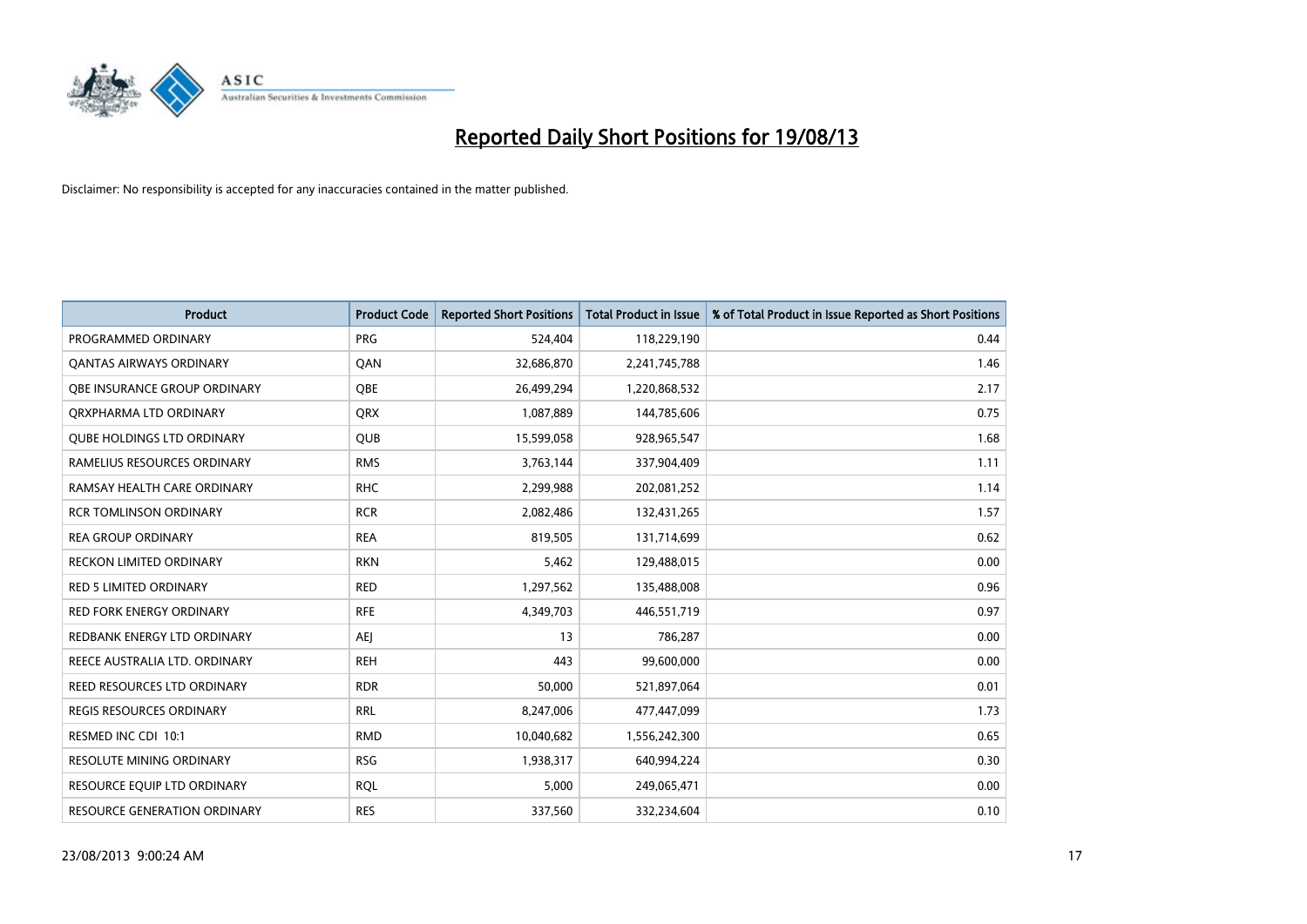

| <b>Product</b>                        | <b>Product Code</b> | <b>Reported Short Positions</b> | <b>Total Product in Issue</b> | % of Total Product in Issue Reported as Short Positions |
|---------------------------------------|---------------------|---------------------------------|-------------------------------|---------------------------------------------------------|
| <b>RETAIL FOOD GROUP ORDINARY</b>     | <b>RFG</b>          | 2,698,526                       | 130,301,190                   | 2.07                                                    |
| <b>REX MINERALS LIMITED ORDINARY</b>  | <b>RXM</b>          | 2,243,539                       | 188,907,284                   | 1.19                                                    |
| <b>RHG LIMITED ORDINARY</b>           | <b>RHG</b>          | 371                             | 308,483,177                   | 0.00                                                    |
| RIALTO ENERGY ORDINARY                | <b>RIA</b>          | 41                              | 1,155,765,100                 | 0.00                                                    |
| <b>RIDLEY CORPORATION ORDINARY</b>    | <b>RIC</b>          | 629,402                         | 307,817,071                   | 0.20                                                    |
| RIO TINTO LIMITED ORDINARY            | <b>RIO</b>          | 6,931,654                       | 435,758,720                   | 1.59                                                    |
| <b>ROBUST RESOURCES ORDINARY</b>      | <b>ROL</b>          | 10,000                          | 89,086,035                    | 0.01                                                    |
| ROC OIL COMPANY ORDINARY              | <b>ROC</b>          | 1,813,367                       | 683,235,552                   | 0.27                                                    |
| SAI GLOBAL LIMITED ORDINARY           | SAI                 | 10,276,680                      | 209,466,179                   | 4.91                                                    |
| SALMAT LIMITED ORDINARY               | <b>SLM</b>          | 34,029                          | 159,812,799                   | 0.02                                                    |
| SAMSON OIL & GAS LTD ORDINARY         | SSN                 | 22,000                          | 2,229,165,163                 | 0.00                                                    |
| SANDFIRE RESOURCES ORDINARY           | <b>SFR</b>          | 4,002,724                       | 155,640,968                   | 2.57                                                    |
| SANTOS LTD ORDINARY                   | <b>STO</b>          | 5,339,290                       | 965,620,190                   | 0.55                                                    |
| SARACEN MINERAL ORDINARY              | <b>SAR</b>          | 11,971,453                      | 595,263,186                   | 2.01                                                    |
| SCA PROPERTY GROUP STAPLED SECURITIES | SCP                 | 33,697,765                      | 642,417,140                   | 5.25                                                    |
| SEDGMAN LIMITED ORDINARY              | SDM                 | 640,869                         | 220,368,310                   | 0.29                                                    |
| SEEK LIMITED ORDINARY                 | <b>SEK</b>          | 19,427,057                      | 337,833,019                   | 5.75                                                    |
| SELECT HARVESTS ORDINARY              | SHV                 | 28,773                          | 57,462,851                    | 0.05                                                    |
| SENEX ENERGY LIMITED ORDINARY         | <b>SXY</b>          | 5,137,187                       | 1,141,310,350                 | 0.45                                                    |
| SERVCORP LIMITED ORDINARY             | SRV                 | 242                             | 98,432,275                    | 0.00                                                    |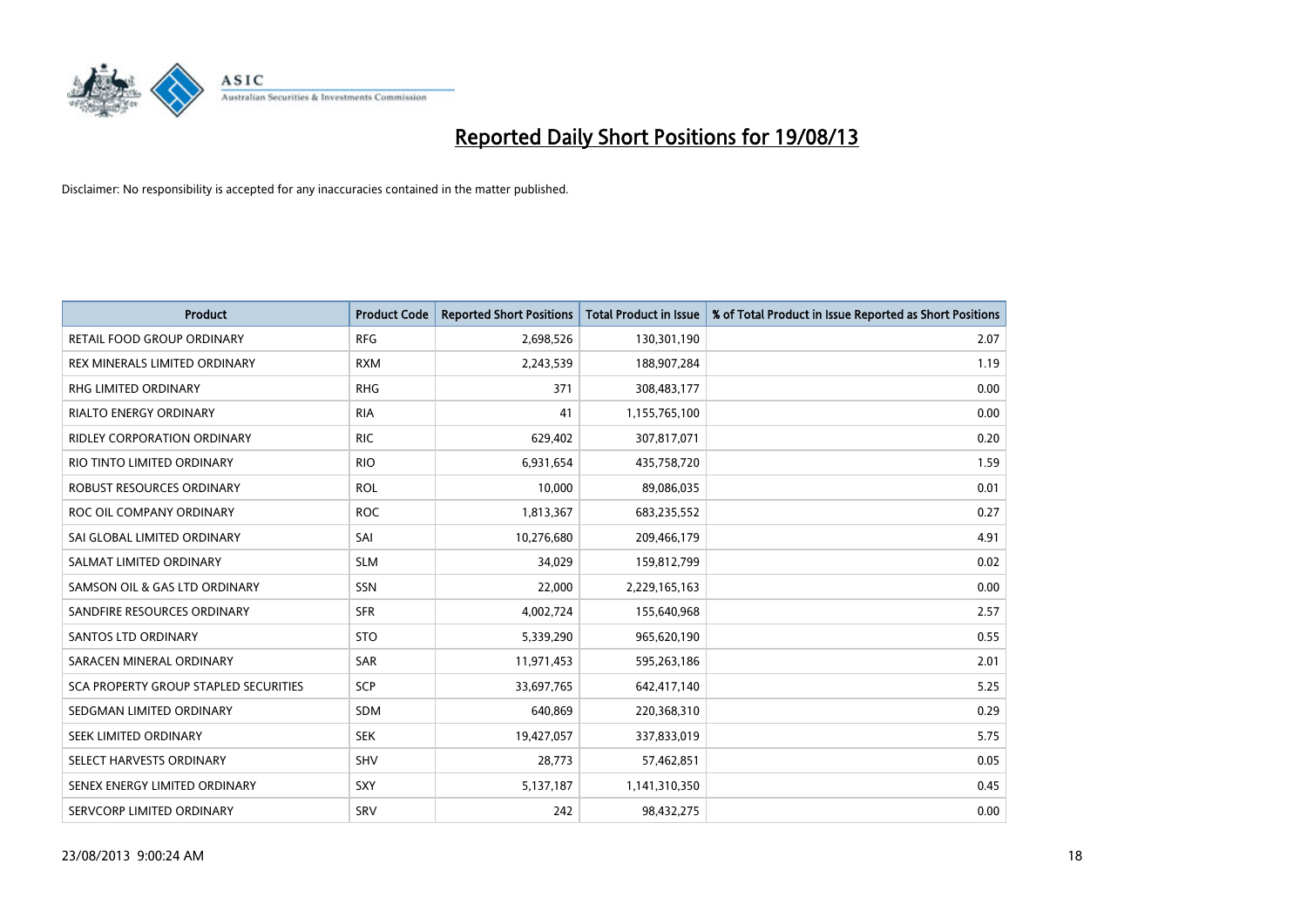

| <b>Product</b>                           | <b>Product Code</b> | <b>Reported Short Positions</b> | <b>Total Product in Issue</b> | % of Total Product in Issue Reported as Short Positions |
|------------------------------------------|---------------------|---------------------------------|-------------------------------|---------------------------------------------------------|
| SERVICE STREAM ORDINARY                  | <b>SSM</b>          | 133                             | 283,418,867                   | 0.00                                                    |
| SEVEN GROUP HOLDINGS ORDINARY            | <b>SVW</b>          | 5,162,261                       | 308,160,281                   | 1.68                                                    |
| SEVEN WEST MEDIA LTD ORDINARY            | <b>SWM</b>          | 4,215,803                       | 999,160,872                   | 0.42                                                    |
| SIGMA PHARMACEUTICAL ORDINARY            | <b>SIP</b>          | 4,846,359                       | 1,126,618,419                 | 0.43                                                    |
| SIHAYO GOLD LIMITED ORDINARY             | SIH                 | 1                               | 844,832,293                   | 0.00                                                    |
| SILEX SYSTEMS ORDINARY                   | <b>SLX</b>          | 2,024,601                       | 170,249,150                   | 1.19                                                    |
| SILVER CHEF LIMITED ORDINARY             | <b>SIV</b>          | 46,390                          | 28,762,745                    | 0.16                                                    |
| SILVER LAKE RESOURCE ORDINARY            | <b>SLR</b>          | 9,648,379                       | 379,048,750                   | 2.55                                                    |
| SIMS METAL MGMT LTD ORDINARY             | SGM                 | 8,032,012                       | 204,314,281                   | 3.93                                                    |
| SINGAPORE TELECOMM. CHESS DEPOSITARY INT | SGT                 | 5,626,127                       | 187,523,486                   | 3.00                                                    |
| SIRIUS RESOURCES NL ORDINARY             | <b>SIR</b>          | 4,367,149                       | 227,020,167                   | 1.92                                                    |
| SIRTEX MEDICAL ORDINARY                  | <b>SRX</b>          | 148,396                         | 56,079,887                    | 0.26                                                    |
| SKILLED GROUP LTD ORDINARY               | <b>SKE</b>          | 4,758,223                       | 233,533,526                   | 2.04                                                    |
| SKYCITY ENT GRP LTD ORDINARY             | <b>SKC</b>          | 162,665                         | 576,958,340                   | 0.03                                                    |
| <b>SLATER &amp; GORDON ORDINARY</b>      | SGH                 | 93,497                          | 196,809,265                   | 0.05                                                    |
| SMS MANAGEMENT. ORDINARY                 | <b>SMX</b>          | 1,692,121                       | 69,919,865                    | 2.42                                                    |
| SONIC HEALTHCARE ORDINARY                | <b>SHL</b>          | 8,488,488                       | 397,205,681                   | 2.14                                                    |
| SOUL PATTINSON (W.H) ORDINARY            | <b>SOL</b>          | 78,064                          | 239,395,320                   | 0.03                                                    |
| SOUTH BOULDER MINES ORDINARY             | <b>STB</b>          | 1                               | 127,952,826                   | 0.00                                                    |
| SP AUSNET STAPLED SECURITIES             | SPN                 | 35,053,810                      | 3,376,325,523                 | 1.04                                                    |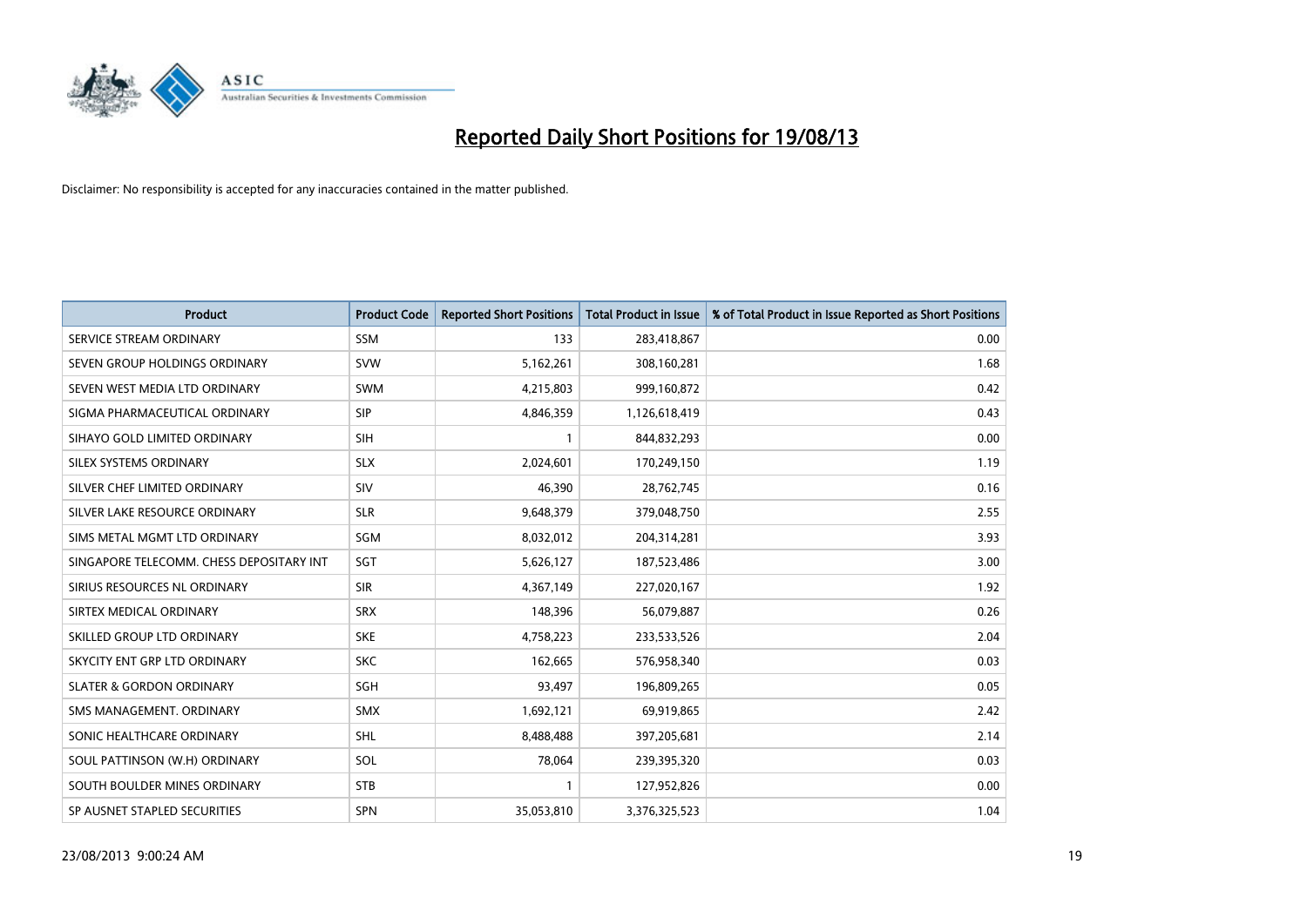

| <b>Product</b>                           | <b>Product Code</b> | <b>Reported Short Positions</b> | <b>Total Product in Issue</b> | % of Total Product in Issue Reported as Short Positions |
|------------------------------------------|---------------------|---------------------------------|-------------------------------|---------------------------------------------------------|
| SPARK INFRASTRUCTURE STAPLED NOTE & UNIT | SKI                 | 56,495,077                      | 1,326,734,264                 | 4.26                                                    |
| SPDR 200 FUND ETF UNITS                  | <b>STW</b>          | 64,432                          | 45,278,688                    | 0.14                                                    |
| SPECIALTY FASHION ORDINARY               | <b>SFH</b>          | 110,001                         | 192,236,121                   | 0.06                                                    |
| ST BARBARA LIMITED ORDINARY              | <b>SBM</b>          | 23,600,336                      | 488,074,077                   | 4.84                                                    |
| STARPHARMA HOLDINGS ORDINARY             | SPL                 | 16,569,130                      | 283,864,948                   | 5.84                                                    |
| STEADFAST GROUP LTD ORDINARY             | <b>SDF</b>          | 5,321,734                       | 500,873,408                   | 1.06                                                    |
| STHN CROSS MEDIA ORDINARY                | <b>SXL</b>          | 6,867,766                       | 705,099,800                   | 0.97                                                    |
| STOCKLAND UNITS/ORD STAPLED              | SGP                 | 6,533,568                       | 2,305,750,747                 | 0.28                                                    |
| STRAITS RES LTD. ORDINARY                | <b>SRO</b>          | 281,522                         | 1,164,150,159                 | 0.02                                                    |
| STW COMMUNICATIONS ORDINARY              | SGN                 | 1,283,904                       | 403,828,512                   | 0.32                                                    |
| SUNCORP GROUP LTD ORDINARY               | <b>SUN</b>          | 3,277,021                       | 1,286,600,980                 | 0.25                                                    |
| SUNDANCE ENERGY ORDINARY                 | <b>SEA</b>          | 428,003                         | 462,611,982                   | 0.09                                                    |
| SUNDANCE RESOURCES ORDINARY              | <b>SDL</b>          | 50,804,118                      | 3,072,110,985                 | 1.65                                                    |
| SUNLAND GROUP LTD ORDINARY               | <b>SDG</b>          | 47,925                          | 181,710,087                   | 0.03                                                    |
| SUPER RET REP LTD ORDINARY               | SUL                 | 979,487                         | 196,472,811                   | 0.50                                                    |
| SYD AIRPORT STAPLED US PROHIBIT.         | <b>SYD</b>          | 17,491,395                      | 1,861,210,782                 | 0.94                                                    |
| SYRAH RESOURCES ORDINARY                 | <b>SYR</b>          | 1,104,809                       | 147,867,623                   | 0.75                                                    |
| <b>TABCORP HOLDINGS LTD ORDINARY</b>     | <b>TAH</b>          | 18,038,089                      | 744,885,690                   | 2.42                                                    |
| <b>TANAMI GOLD NL ORDINARY</b>           | <b>TAM</b>          | 41                              | 587,548,523                   | 0.00                                                    |
| TAP OIL LIMITED ORDINARY                 | <b>TAP</b>          | 279,129                         | 241,608,606                   | 0.12                                                    |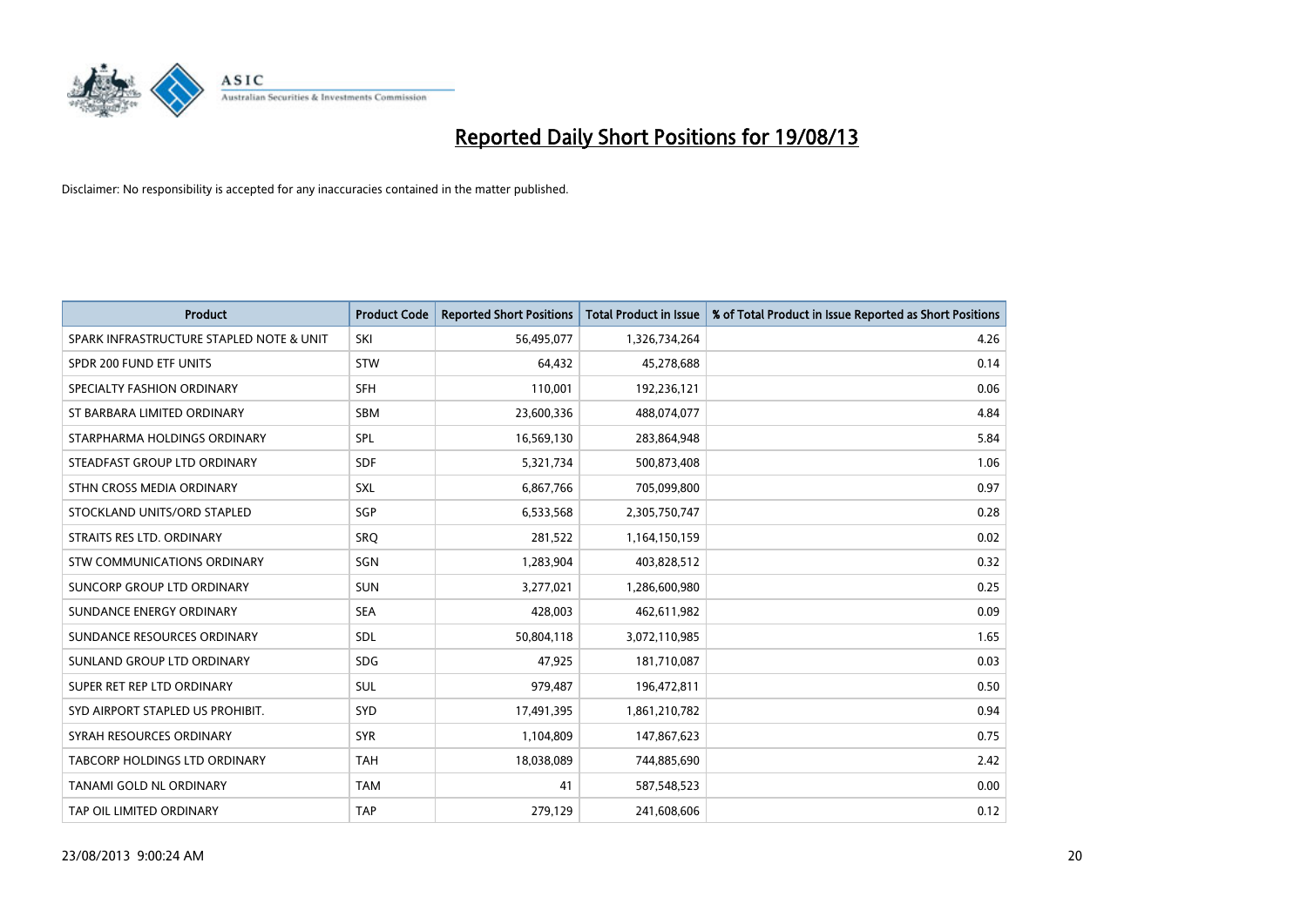

| <b>Product</b>                        | <b>Product Code</b> | <b>Reported Short Positions</b> | <b>Total Product in Issue</b> | % of Total Product in Issue Reported as Short Positions |
|---------------------------------------|---------------------|---------------------------------|-------------------------------|---------------------------------------------------------|
| TASSAL GROUP LIMITED ORDINARY         | TGR                 | 145,425                         | 146,304,404                   | 0.10                                                    |
| TATTS GROUP LTD ORDINARY              | <b>TTS</b>          | 15,361,680                      | 1,402,708,406                 | 1.10                                                    |
| <b>TELECOM CORPORATION ORDINARY</b>   | <b>TEL</b>          | 5,579,739                       | 1,817,088,869                 | 0.31                                                    |
| TELSTRA CORPORATION. ORDINARY         | <b>TLS</b>          | 17,460,582                      | 12,443,074,357                | 0.14                                                    |
| TEN NETWORK HOLDINGS ORDINARY         | <b>TEN</b>          | 129,880,737                     | 2,586,970,845                 | 5.02                                                    |
| TERANGA GOLD CORP CDI 1:1             | <b>TGZ</b>          | 862,306                         | 174,491,981                   | 0.49                                                    |
| THE REJECT SHOP ORDINARY              | <b>TRS</b>          | 1,910,663                       | 28,826,248                    | 6.63                                                    |
| THORN GROUP LIMITED ORDINARY          | <b>TGA</b>          | 53,047                          | 148,897,155                   | 0.04                                                    |
| TIGER RESOURCES ORDINARY              | TGS                 | 1,053,052                       | 674,770,269                   | 0.16                                                    |
| TOLL HOLDINGS LTD ORDINARY            | <b>TOL</b>          | 27,446,272                      | 717,133,875                   | 3.83                                                    |
| TOX FREE SOLUTIONS ORDINARY           | <b>TOX</b>          | 1,765,734                       | 132,519,859                   | 1.33                                                    |
| TPG TELECOM LIMITED ORDINARY          | <b>TPM</b>          | 1,155,491                       | 793,808,141                   | 0.15                                                    |
| <b>TRADE ME GROUP ORDINARY</b>        | <b>TME</b>          | 315,614                         | 396,017,568                   | 0.08                                                    |
| <b>TRANSFIELD SERVICES ORDINARY</b>   | <b>TSE</b>          | 31,165,705                      | 512,457,716                   | 6.08                                                    |
| TRANSPACIFIC INDUST, ORDINARY         | <b>TPI</b>          | 11,287,750                      | 1,578,563,490                 | 0.72                                                    |
| TRANSURBAN GROUP TRIPLE STAPLED SEC.  | <b>TCL</b>          | 1,217,631                       | 1,485,286,659                 | 0.08                                                    |
| <b>TREASURY GROUP ORDINARY</b>        | <b>TRG</b>          | 168                             | 23,070,755                    | 0.00                                                    |
| TREASURY WINE ESTATE ORDINARY         | <b>TWE</b>          | 22,408,541                      | 647,227,144                   | 3.46                                                    |
| TROY RESOURCES LTD ORDINARY           | <b>TRY</b>          | 602,578                         | 164,568,698                   | 0.37                                                    |
| TWENTY-FIRST FOX INC A NON-VOTING CDI | <b>FOXLV</b>        | 1,326,943                       | 1,623,548,480                 | 0.08                                                    |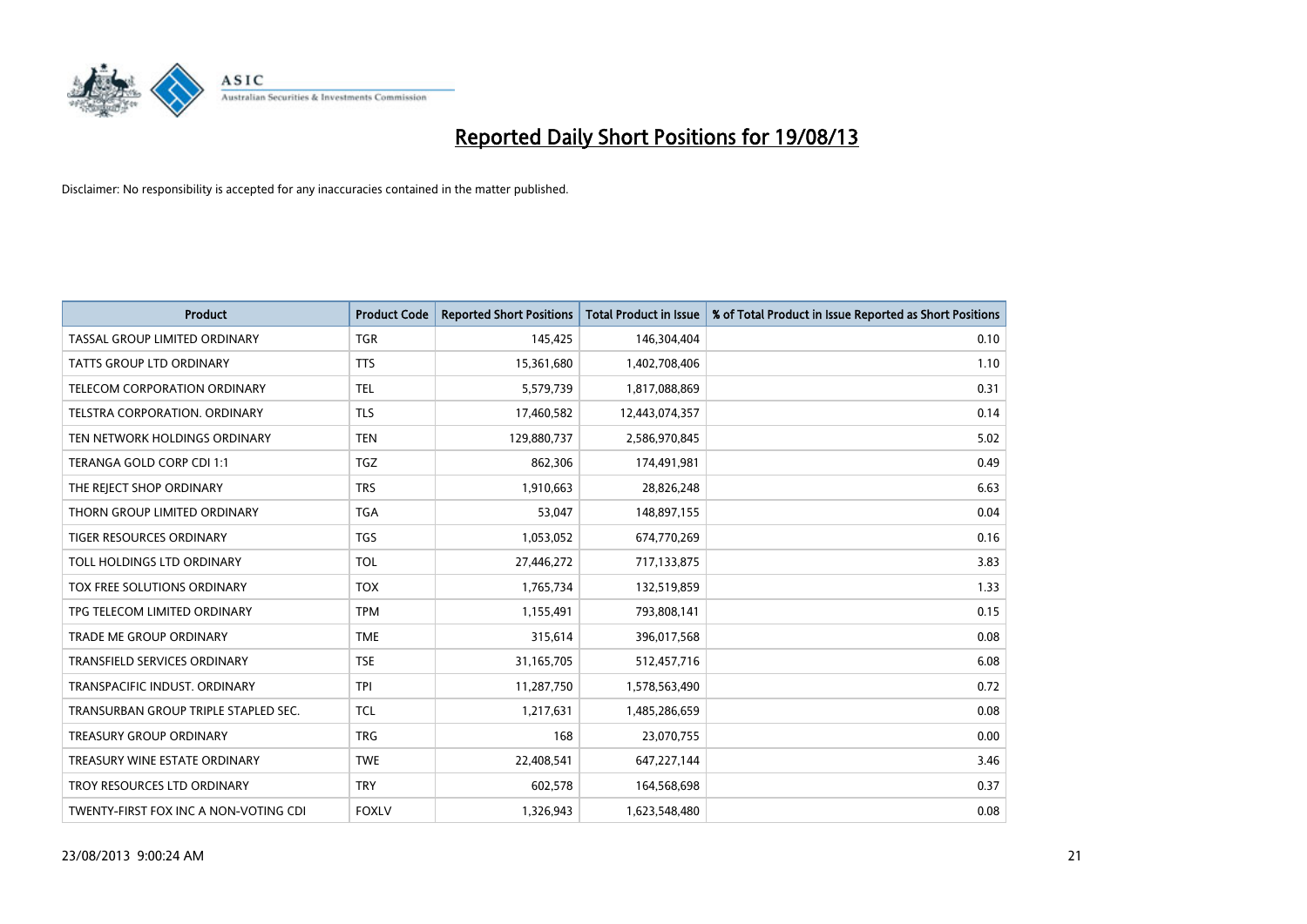

| <b>Product</b>                         | <b>Product Code</b> | <b>Reported Short Positions</b> | <b>Total Product in Issue</b> | % of Total Product in Issue Reported as Short Positions |
|----------------------------------------|---------------------|---------------------------------|-------------------------------|---------------------------------------------------------|
| TWENTY-FIRST FOX INC B VOTING CDI      | <b>FOX</b>          | 1,016,130                       | 1,112,242,654                 | 0.09                                                    |
| UGL LIMITED ORDINARY                   | <b>UGL</b>          | 18,726,364                      | 166,511,240                   | 11.25                                                   |
| UNILIFE CORPORATION CDI 6:1            | <b>UNS</b>          | 10,674                          | 273,146,346                   | 0.00                                                    |
| UXC LIMITED ORDINARY                   | <b>UXC</b>          | 72,269                          | 308,906,770                   | 0.02                                                    |
| <b>VENTURE MINERALS ORDINARY</b>       | <b>VMS</b>          | 193,000                         | 287,320,170                   | 0.07                                                    |
| <b>VIRGIN AUS HLDG LTD ORDINARY</b>    | <b>VAH</b>          | 92,971,109                      | 2,581,231,776                 | 3.60                                                    |
| <b>VIRTUS HEALTH LTD ORDINARY</b>      | <b>VRT</b>          | 11,000                          | 79,536,601                    | 0.01                                                    |
| <b>VOCUS COMMS LTD ORDINARY</b>        | <b>VOC</b>          | 52,807                          | 78,546,557                    | 0.07                                                    |
| <b>WDS LIMITED ORDINARY</b>            | <b>WDS</b>          | 7                               | 144,740,614                   | 0.00                                                    |
| WEBJET LIMITED ORDINARY                | <b>WEB</b>          | 1,492,066                       | 79,397,959                    | 1.88                                                    |
| WESFARMERS LIMITED ORDINARY            | <b>WES</b>          | 28,308,364                      | 1,006,674,601                 | 2.81                                                    |
| WESFARMERS LIMITED PARTIALLY PROTECTED | <b>WESN</b>         | 190,675                         | 150,518,997                   | 0.13                                                    |
| WESTERN AREAS LTD ORDINARY             | <b>WSA</b>          | 20,505,821                      | 196,843,803                   | 10.42                                                   |
| WESTERN DESERT RES. ORDINARY           | <b>WDR</b>          | 2,952,394                       | 392,493,317                   | 0.75                                                    |
| WESTFIELD GROUP ORD/UNIT STAPLED SEC   | <b>WDC</b>          | 6,475,198                       | 2,168,299,076                 | 0.30                                                    |
| WESTFIELD RETAIL TST UNIT STAPLED      | <b>WRT</b>          | 12,115,407                      | 2,995,945,800                 | 0.40                                                    |
| <b>WESTPAC BANKING CORP ORDINARY</b>   | <b>WBC</b>          | 26,629,473                      | 3,103,729,084                 | 0.86                                                    |
| WHITE ENERGY COMPANY ORDINARY          | <b>WEC</b>          | 10,463                          | 322,974,494                   | 0.00                                                    |
| WHITEHAVEN COAL ORDINARY               | <b>WHC</b>          | 105,825,188                     | 1,025,692,710                 | 10.32                                                   |
| WIDE BAY AUST LTD ORDINARY             | <b>WBB</b>          | 6,733                           | 36,238,600                    | 0.02                                                    |